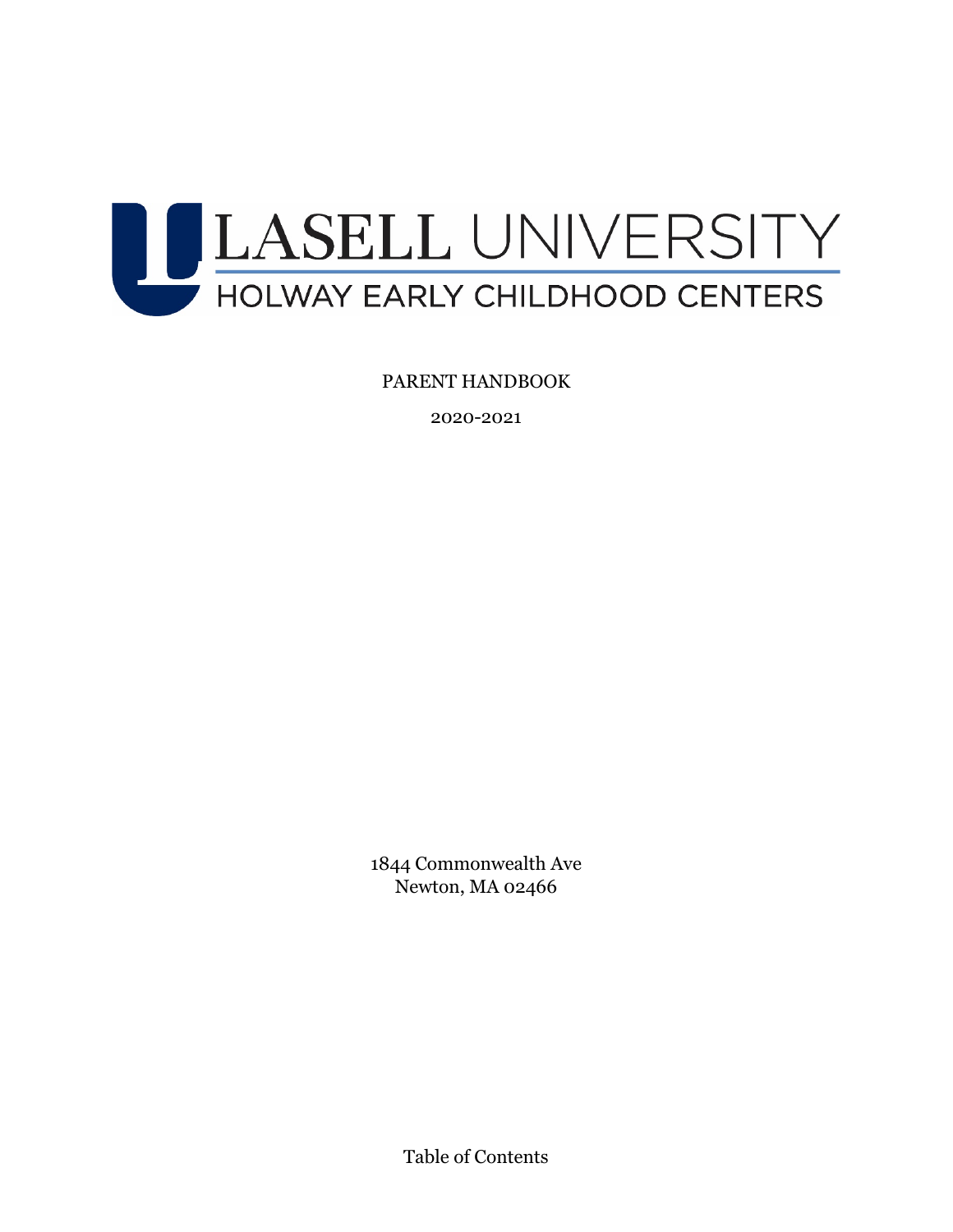Our Philosophy and Statement of Purpose Nondiscrimination Policy **History** Howard Gardner's Theory of Multiple Intelligences Programs at Lasell Center Routines and Policies Enrollment Procedures Re-enrollment Admission and Contracts Tuition and Billing Policy Scholarships Special Accommodations Child Abuse and Neglect Policy Arrival and Departure Authorization to Pick Up a Child Holiday Closings Snow Days Suspension Confidentiality of Records Curriculum Communications (Tadpoles) Enrichment Nut Policy Lunch at The Centers Infant Nutrition Bottles Tooth Brushing What to Wear to School Smocks Articles to Bring Lasell University Student Experiences Toilet Training Policy Field Trips Parent Input Fundraising Behavior Management Policy Biting Birthdays Center Conduct Health Requirements Classroom Schedules To Our Parents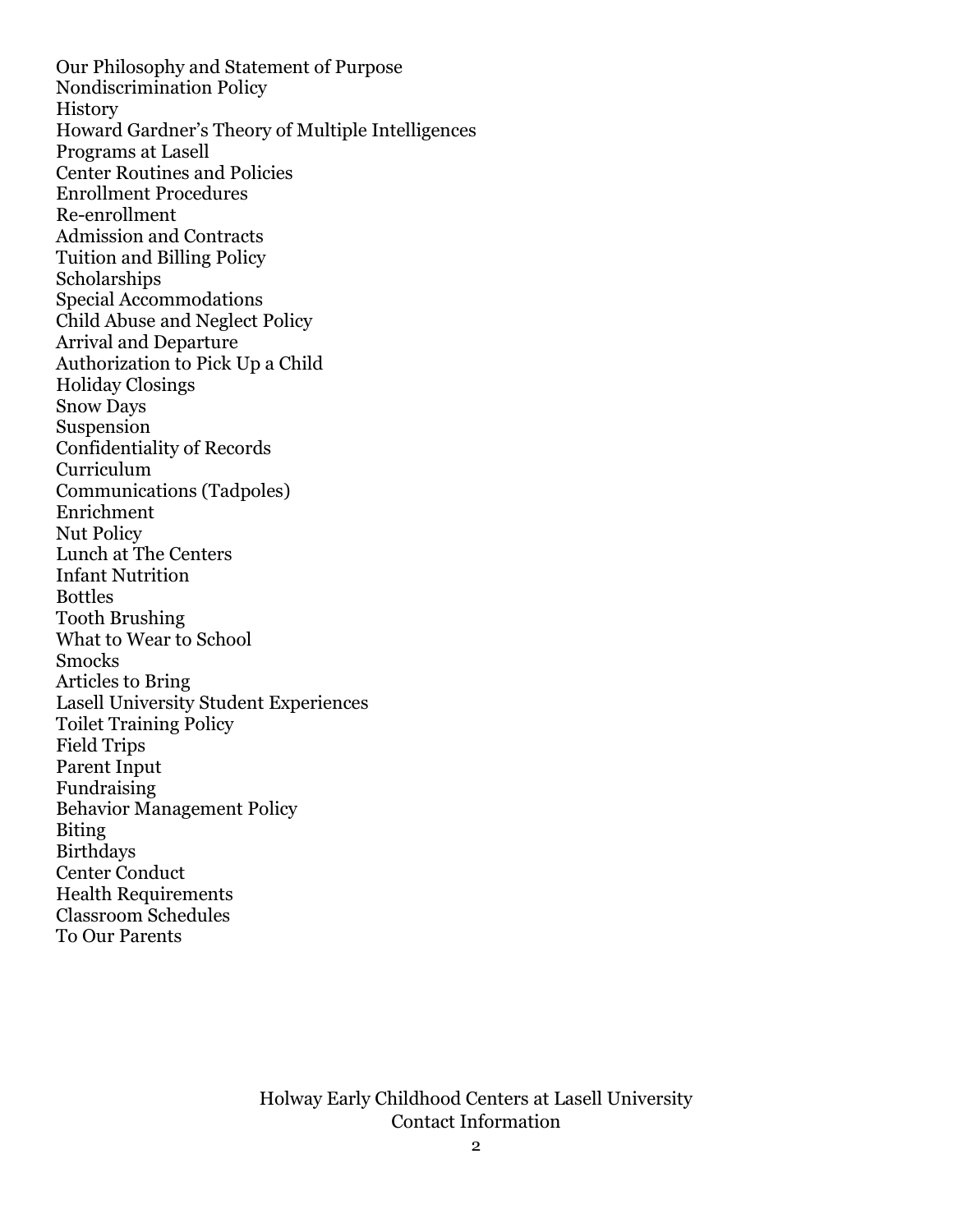Executive Director: Kellee Miller [klmiller@lasell.edu](mailto:klmiller@lasell.edu) 617-243-2289

**The Barn**

20 Berkeley Place Newton, MA 02466

**Rockwell** 70 Studio Road Newton, MA 02466

Associate Director: Elisabeth Anderson [eanderson@lasell.edu](mailto:eanderson@lasell.edu) 617-243-2287

Associate Director: Lindsey Flaherty [lflaherty@lasell.edu](mailto:lflaherty@lasell.edu) 617-243-2355

#### **MAILING ADDRESS FOR BOTH SCHOOLS IS: 1844 COMMONWEALTH AVENUE NEWTON, MA 02466**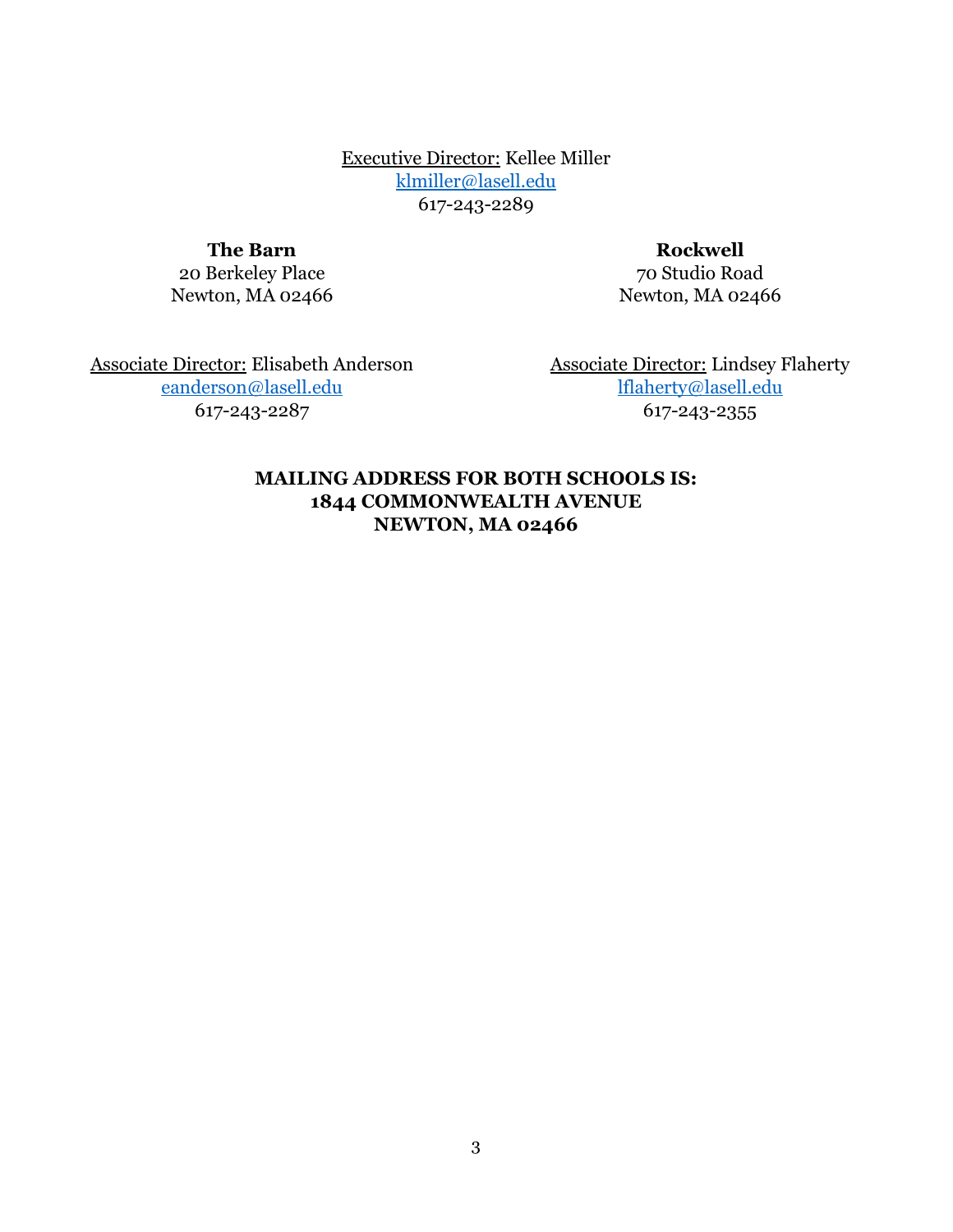## **OUR PHILOSOPHY AND STATEMENT OF PURPOSE**

The Holway Early Childhood Centers-The Barn and Rockwell, serve as a laboratory schools for the entire university community as a large component of our Connect Learning experience.

Lasell students bring an enthusiasm and enrichment to our Centers where they share their classroom experiences with the children.

We believe that young children learn through play experiences, intellectual challenges, and their social interaction with both peers and educators**\***. Young children need to explore at their own pace and in their own style while given ample and appropriate choices and experiences throughout the day.

We strongly believe that children have Multiple Intelligences (Gardner, 83). Children have a natural predisposition to learn in different styles and methods. Some children are visual learners while others are very tactile. Some children are more musically inclined while others are very analytical and mathematical. We strive to present each child with the opportunity to find which intelligence best suites them while challenging them to explore others as well.

The curriculum, therefore, offers a balance between planned and educator-initiated activities. Supervised free play allows children to explore areas that interest them and thus to contribute their ideas to the program. Children can best master and integrate information through direct personal experiences and free play, while using a vast variety of materials.

Children need to be nurtured by warm, responsible adults who are knowledgeable in child development. This allows children to develop as healthy, happy and competent individuals. Our role as laboratory schools requires a highly educated and experienced staff. In addition, we provide ongoing support for staff development as we encourage educators to continue professional growth through in-service programs, graduate work, workshops and conferences.

Along with these important basics, we add the following:

- Provision of appropriate developmental learning materials and activity areas, both indoors and outdoors
- Aesthetically pleasing and inviting rooms
- Impeccable health standards
- Parent communication and involvement
- Staff selection procedures that ensure educators who will nurture children's self-esteem and enhance their social, emotional, physical and cognitive development while applying the theory of Multiple Intelligences
- A strong support system for educators

Our programs provide for all of the above, as it is our belief that all are necessary for quality early childhood education.

#### **\* Massachusetts Department of Early Education and Care now refers to all Teachers as Educators**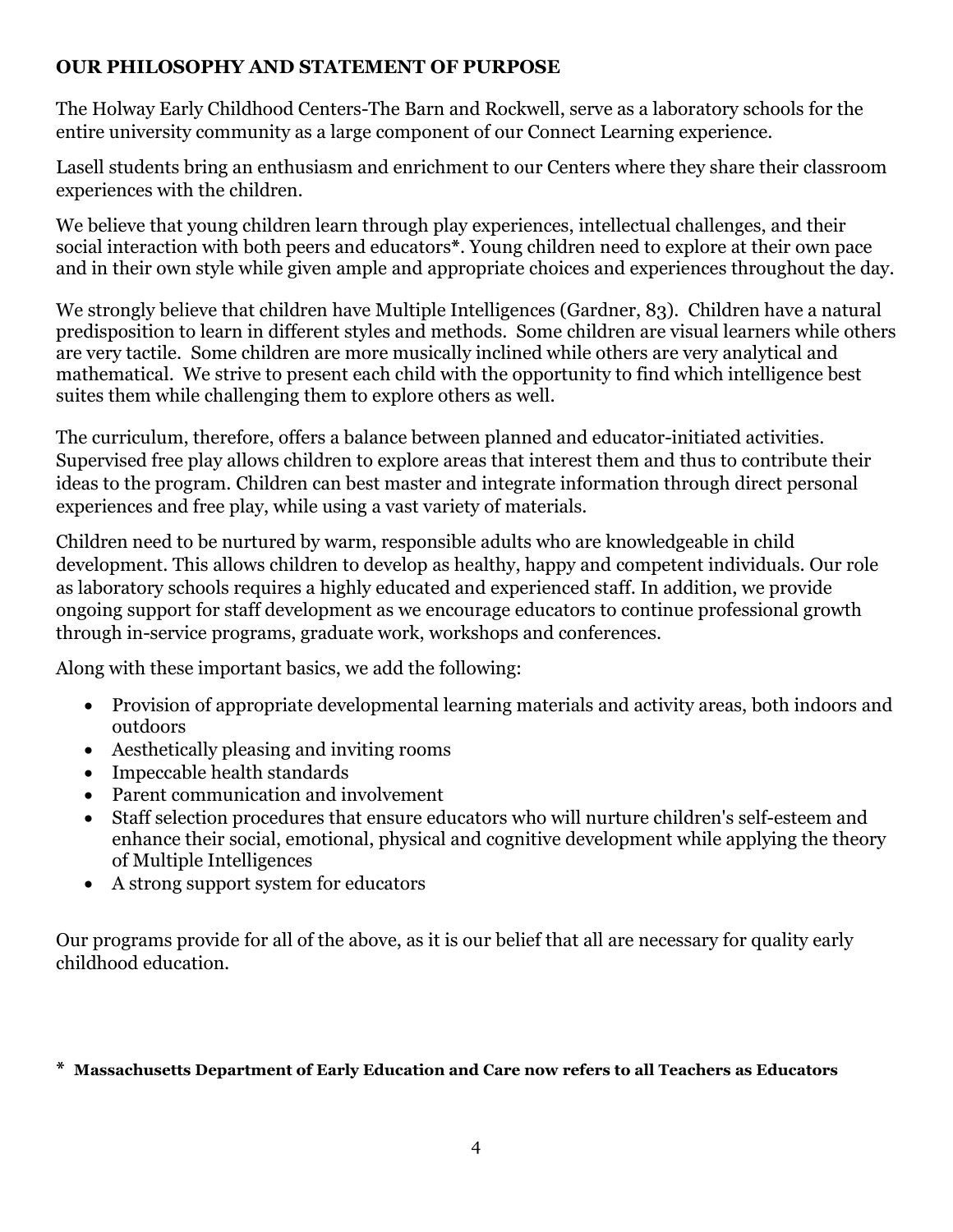### **HISOTRY OF THE CENTERS**

The Holway Child Study Center at Lasell College was started in 1956 in response to a need for an oncampus laboratory school for the Early Childhood Education program and for a nursery school in the village of Auburndale. It was originally located at the Berkeley House, and in its first year there were nine four-year-olds and one teacher.

In 1964, the Center was moved to the Rockwell Estate and 70 Studio Road, hence the origin of "Rockwell." At this time an afternoon class was added, and in 1967 a three-year-old class was added. Rockwell continued to grow with the later addition of the transition kindergarten program. Staff increased as the number of children grew to 50. In 1979 we were accredited by the city of Newton for our program for five-year-olds.

In 1989 "The Barn" was established as the second early childhood center on the Lasell campus when a need arose for a full day program. The school started as and still remains a program with five classrooms serving children from three months to five years. Similar to Rockwell, The Barn has also been utilized as a laboratory school for different departments of Lasell to support the philosophy of Connected Learning.

Connected learning is the Lasell educational philosophy describing the process of integrating ideas, concepts, and direct experience through action, combining projects, simulations, and real-world situations with direct, critical reflection. At Lasell, these components are included in every course allowing students further develop and apply the knowledge and skills learned in the classroom. When students graduate from Lasell, they have had extensive exposure to concepts, practices, and professionals in their career field.

In 2019, the Centers name changed to Holway Early Childhood Centers. Additionally, that year Lasell College became Lasell University.

# **HOWARD GARDNERS THEORY OF MULTIPLE INTELLIGENCES**

Howard Gardner's Theory of Multiple Intelligences provides the structure for our curriculum. This allows for educational themes that provide children with opportunities to explore and learn in all areas of intelligence: visual/spatial, logical/mathematical, musical, verbal/linguistic, bodily/kinesthetic, naturalistic, interpersonal, and intrapersonal.

Using this theory, we are able to provide children, who all have different learning styles, many ways to experience both child and teacher-initiated activities. We strive to support them in areas where they are comfortable as well as challenge them to explore other areas as well.

## Verbal/Linguistic:

The capacity to use words effectively, whether orally (e.g., as a storyteller, orator or politician) or in writing (e.g., as a poet, playwright, editor, or journalist). This intelligence includes the ability to manipulate the syntax or structure of language, the phonology or sounds of language, the semantics or meanings of language, and the pragmatic dimensions or practical uses of language.

Some of these uses include rhetoric (using language to convince others to take a specific course of action), mnemonics (using language to remember information), explanation using language to inform, and metalanguage (using language to talk about itself).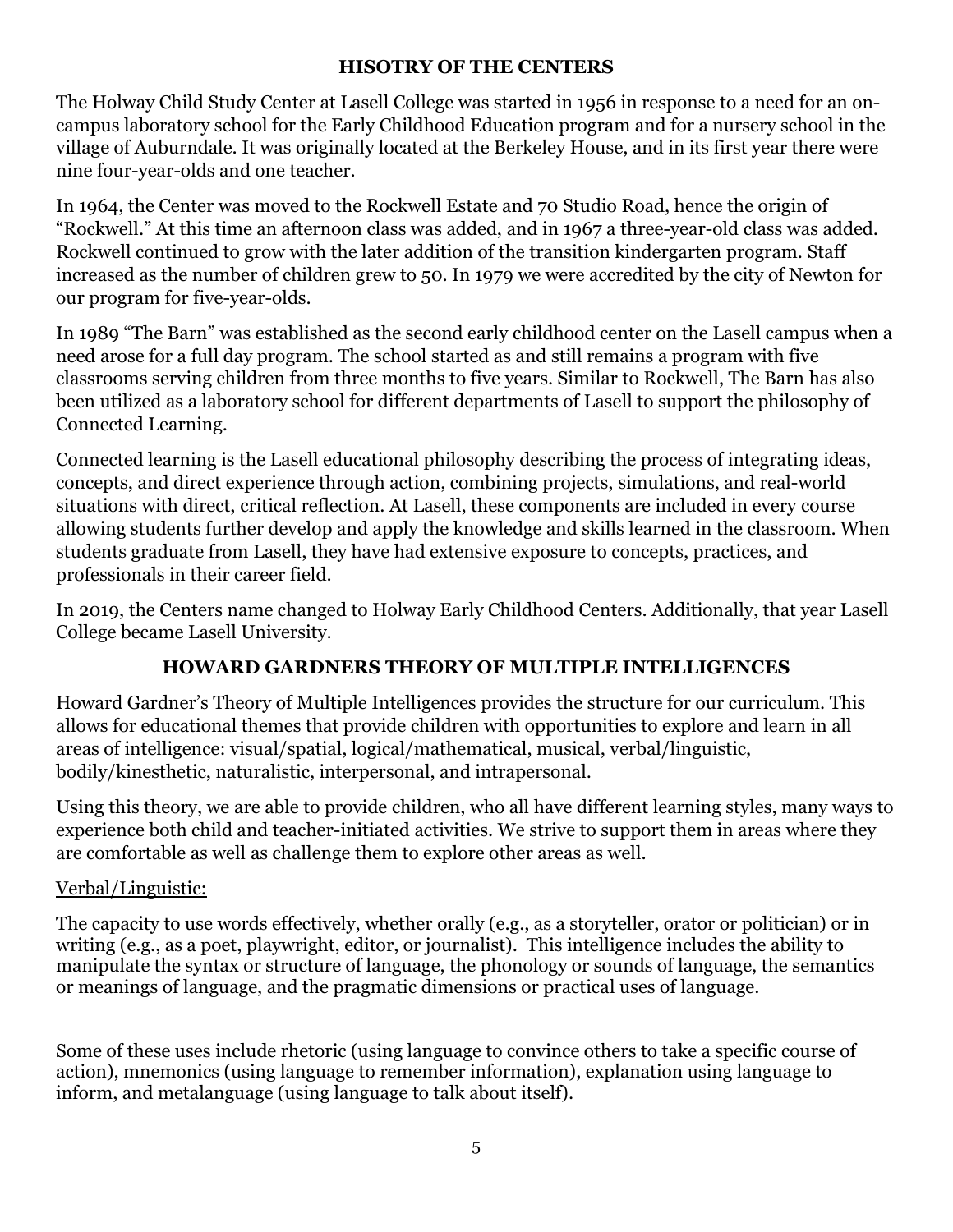### Logical/Mathematical:

The capacity to use numbers effectively (e.g., as a mathematician, tax accountant, or statistician) and to reason well (e.g., as a scientist, computer programmer, or logician). This intelligence includes sensitivity to logical patterns and relationships, statements and propositions (if-then, cause-effect), functions, and other related abstractions. The kind of processes used in the service of logicalmathematical intelligence include: categorization, classification, inference, generalization, calculation, and hypothesis testing.

### Visual/ Spatial:

The ability to perceive the visual- spatial world accurately (e.g., as a hunter, scout, or guide) and to perform transformations upon those perceptions (e.g., as an interior decorator, architect, artist, or inventor). This intelligence involves sensitivity to color, line, shape, form, space, and the relationships that exist between these elements. It includes the capacity to visualize, to graphically represent visual or spatial ideas, and to orient oneself appropriately in a spatial matrix.

#### Bodily/Kinesthetic:

Expertise in using one's whole body to express ideas and feelings (e.g., as an actor, a mime, an athlete, or a dancer) and facility in using one's hands to produce or transform things (e.g., as a craftsperson, sculptor, mechanic, or surgeon). This intelligence includes specific physical skills such as coordination, balance, dexterity, strength, flexibility, and speed, as well as proprioceptive, tactile and haptic capacities.

#### Musical/Rhythmic:

The capacity to perceive (e.g., as a music aficionado), discriminate (e.g., as a music critic), transform (e.g., as a composer), and express (e.g., as a performer) musical forms. This intelligence includes sensitivity to rhythm, pitch, or melody and timbre or tone color of musical pieces. One can have a figural or "top-down" understanding of music (global, intuitive), a formal or "bottom-up" understanding (analytic, technical), or both.

#### Interpersonal:

The ability to perceive and make distinctions in the moods, intentions, motivations, and feelings of other people. This can include sensitivity to facial expressions, voice, and gestures: the capacity for discriminating among many different kinds of interpersonal cues; and the ability to respond effectively to those cues in some pragmatic way (e.g., to influence a group of people to follow a certain line of action).

#### Intrapersonal:

Self-knowledge and the ability to act adaptively on the basis of that knowledge. This intelligence includes having an accurate picture of oneself (one's strengths and limitations); awareness of inner moods, intentions, motivations, temperaments, and desires; and the capacity for self-discipline, selfunderstanding, and self-esteem.

#### Naturalistic:

The ability to observe, understand and organize patterns in nature. This intelligence includes the ability to recognize and classify plants and animal, awareness of one's surroundings including changes and differences in their surroundings, weather, textures, animal life, natural shapes or patterns.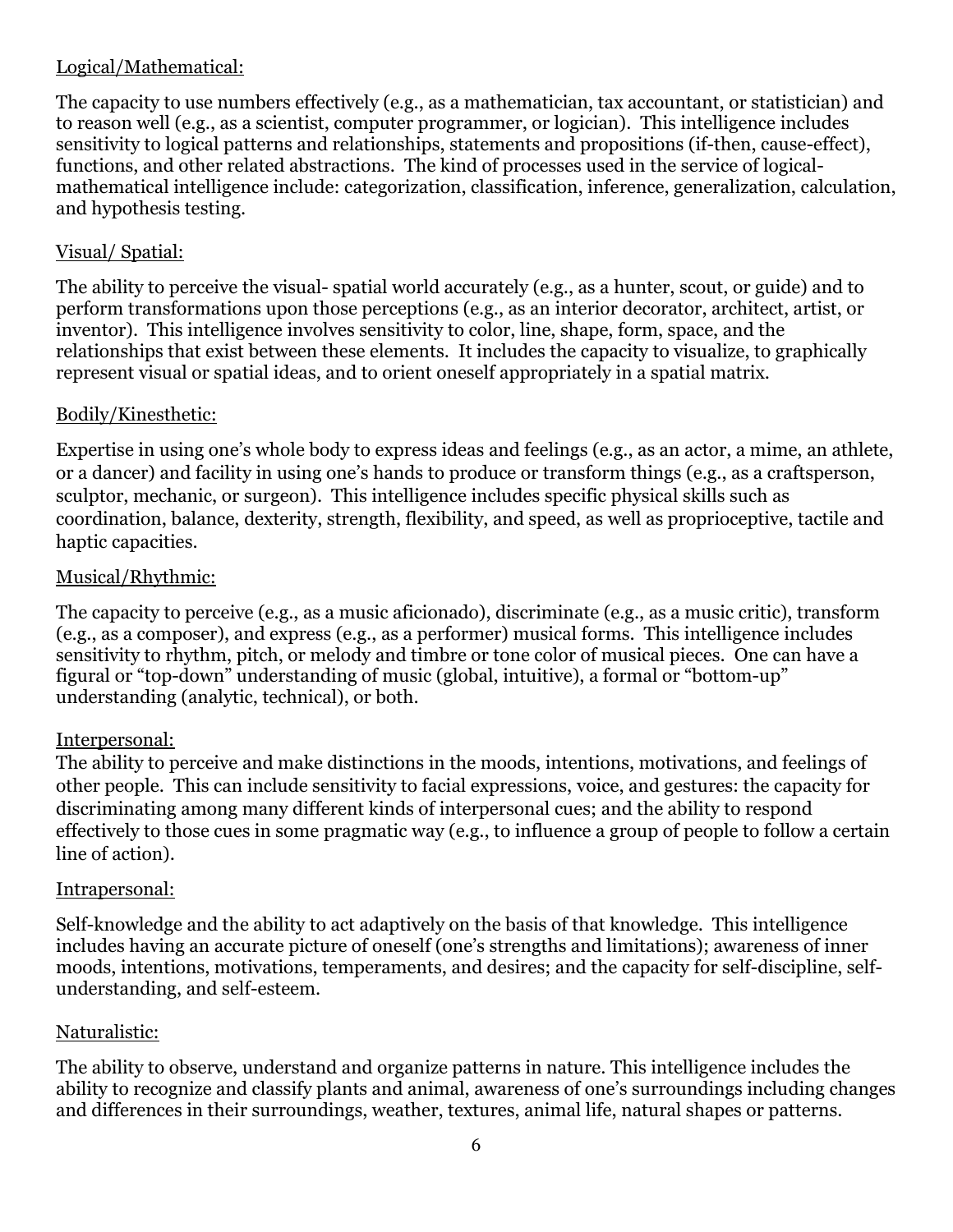Appreciates being outside and doing things like camping, hiking or climbing, or just sitting and observing nature.

# **EARLY CHILDHOOD PROGRAMS AT LASELL**

The Holway Early Childhood Centers at Lasell University offer two types of programs for young children. Rockwell serves preschool age children on campus providing a traditional morning preschool program, transitional kindergarten, full day program and flexible extended day options for children starting at 2 years 9 months through 6 years of age. The Barn is a full day child care program serving children 8 weeks through 5 years of age. The Holway Early Childhood Centers are both laboratory schools, which means that there is active participation by Lasell's Early Childhood Education students and staff, as well as, many other departments on campus (e.g. Psychology and Sociology). Both Rockwell and The Barn are located on the campus of Lasell University. Although there are two locations, the schools fall under one Executive Director, with an Associate Director at each location, and follow the same curriculum, policies and closings.

*\*A seven-day notification will be given to our families before any policy or procedure change is implemented.*

## *What the Holway Early Childhood Centers have to offer the child:*

- A warm, loving, and safe environment for children where they will be comfortable and happy while being away from their own home
- Opportunities for being with other children in a setting conducive to the development of wholesome social relationships
- Assistance to children in developing a feeling of self-confidence
- Appropriate play and learning experiences that contributes to the developmental needs of the individual children in the program

# *What the Holway Early Childhood Centers have to offer the parent:*

- Early childhood education and care for the child while the parents pursue their own work
- Opportunities to meet with other parents and educators who have as their common concern the interest and needs of the child
- Opportunities to grow in the understanding of child development through daily contacts with Barn and Rockwell staff and workshops offered by the both Centers.

## *Lasell University Student Experiences*

The Holway Early Childhood Centers serve students in two capacities, as a laboratory school for the entire university community and for Federal Work Study. Lasell students bring an enthusiasm and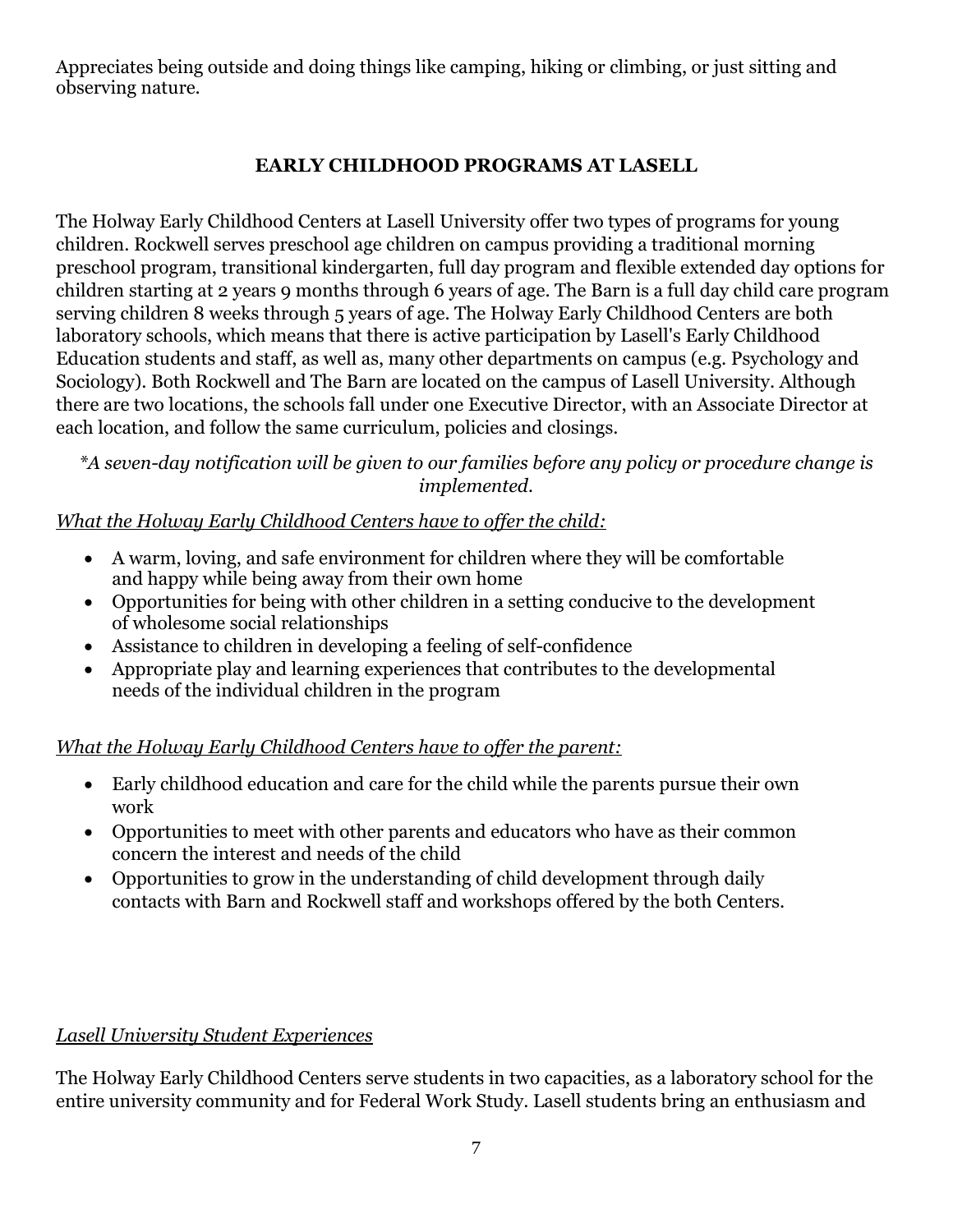enrichment to our Centers where they share their classroom experiences with young children. At no time are students left alone unsupervised with the children.

### **CENTER ROUTINES AND POLICIES**

### *Nondiscrimination Policy*

The Holway Early Childhood Centers enroll children without regard to race, religion, cultural heritage, political beliefs, marital status, sex, age, disability, national origin, or sexual orientation. This nondiscrimination policy applies to the hiring of staff for the Centers, as well.

#### *Enrollment Procedures*

Families must submit an application with a \$30 application fee, which is non-refundable. Once application and fee are received, families will receive a confirmation letter acknowledging their application to the Centers. An annual Open House is held every October for perspective parents, as well as, offers small group tours when vacancies are available. All parents are strongly encouraged to tour the Centers and obtain a copy of the Parent Handbook before enrolling.

#### *Re-enrollment*

Each fall, families currently enrolled in the Centers will be given priority to re-enroll their child for the upcoming year according to their current contracted days. As far as changing ones contracted days to add or change days enrolled, priority is given to children of faculty/staff at Lasell University and to siblings of present/past Centers students. Decisions for admission are made by the Executive Director and Associate Directors.

#### *Admission and Contracts*

On acceptance, a family must sign a contract with a non-refundable deposit to hold the opening in the program. This deposit is applied to the first month's tuition for the contracted school year. If your child is withdrawn before the end of the contract period, responsibility for tuition continues until the Centers can fill the vacancy. The Centers will not attempt to fill slots that are vacated in July and August. The Centers will attempt to fill these slots for the start of the new contract year in September. Parents will remain responsible for the tuition of their child's slot until it is filled.

#### *Tuition and Billing Policy*

Monthly Tuition for the full day program is payable on the first of the month, payments are delinquent if not made by the fifth of the month. *For the morning programs at Rockwell*  **only**, the annual tuition is paid in 4 installments (July 1<sup>st</sup>, September 1<sup>st,</sup> November 1<sup>st</sup> and January  $1<sup>st</sup>$ ). These installments are delinquent if not paid by the fifth of the month. On the  $15<sup>th</sup>$  of the month a \$50 late fee will be assessed to your account for unpaid tuition. **Please note: online payments have a delay in processing and take 3-5 business days to reach the university.** The Centers do not remit bills. Parents must schedule payments without reminders.

Rockwell offers a flexible afternoon program where the number of hours needed each day after the morning program ends can be decided one month prior. Monthly calendars are distributed to families to select hours needed and an hourly rate will apply. The full balance of the hourly rate is due by the 15th of the month prior with submission of calendar.

If extra days are needed, and are available, an extra day fee is charged. Families may not share or swap days. Parents requesting an extra day should make the request two weeks prior to the day needed. Families will only be granted two extra days per month. If more than two days per month are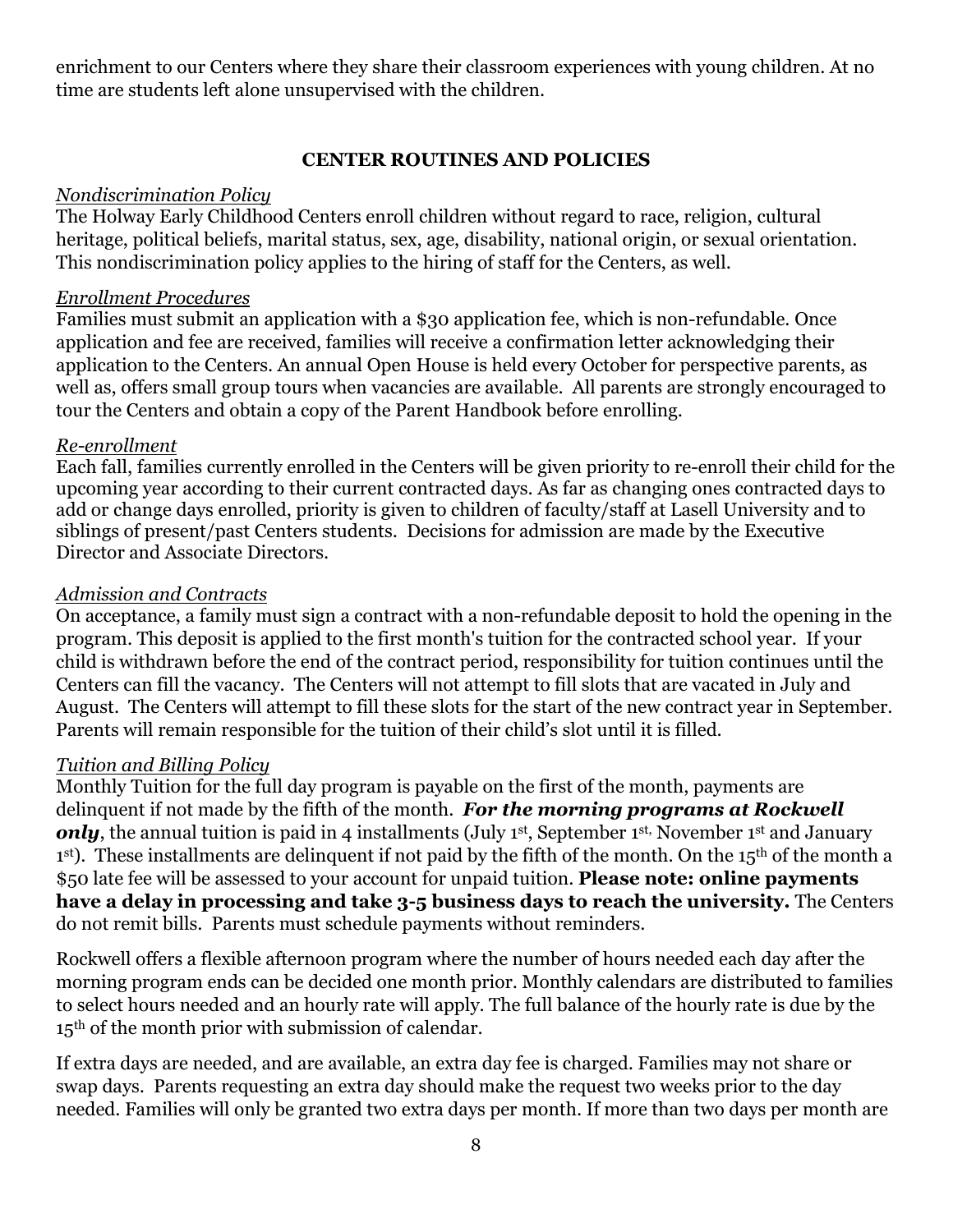needed a contract change will need to be made (if class roster allows). There is no reduction in fee, make-ups or switching of contracted days due to absences.

Responsibility for tuition begins in September of the contracted year (July for Rockwell morning program). If a child entering Holway ECC is not developmentally or chronologically ready to begin in their classroom by September, parents are still responsible for the tuition since the space is being held for their child.

## *Scholarships*

The Centers have a modest scholarship for those families that qualify. Parents are encouraged to apply each spring for the next contract year. Scholarship decisions are made by Lasell University.

### *Special Accommodations*

If any specific accommodations or special equipment is required, the parent must submit this request in writing to the Directors at least 60 days prior to enrollment. The Directors will review the request for accommodations and will notify the parent(s) in writing within 30 days if the accommodation(s) can be met. Should the request be denied, the parents have the right to an appeal of the decision with the Department of Early Education and Care (DEEC). Should the Centers not be able to provide appropriate care for the child, the Centers will provide the parents with referrals to other services. If service is provided, the Centers will notify the local special education provider for assistance. The Lead Educator is responsible for scheduling a follow-up conference with the Special Education provider and the parents regarding the child's progress.

The Lead Educator and co-educators within the child's classroom may contact the agency or service provider, who is assigned to work with the child, for information and assistance with written parental consent. If no agency or service is involved the child's progress will be reviewed within (3) months.

The Lead Educator will keep the Directors informed of all children who may potentially need a referral. A list of referral agencies is available to the parents and educators. This information is kept on file with the Directors. No referral is to be made to a parent without first notifying the Directors. Written parental consent must be given before any referral is made.

## *Referral Services Plan*

All educators are responsible for monitoring the normal development of the children in their classroom. Concerns regarding a child should be brought to the attention of the Directors.

In the event that the needs of a child are unable to be met within the Centers, be it social, emotional or physical, the Directors will refer the family to an appropriate agency. A child may be referred at a parent's request or at the request of the Directors after team meetings that would include the Directors and the educators. Written documentation of the child's behavior is the responsibility of the educators.

Parents will be notified of staff concerns at a conference requested by the Lead Educator. Documentation of this conference will remain in the child's file with recommendations from staff, including action to be taken on behalf of the child. Follow-up conferences will be scheduled according to a plan outlined by staff, the referral agency and the parents.

## *Child Abuse or Neglect Policy*

All staff members are mandated reporters and required to report any suspected abuse and/or neglect to the Directors, whether from home or from any members of the staff. This is our policy, as well as,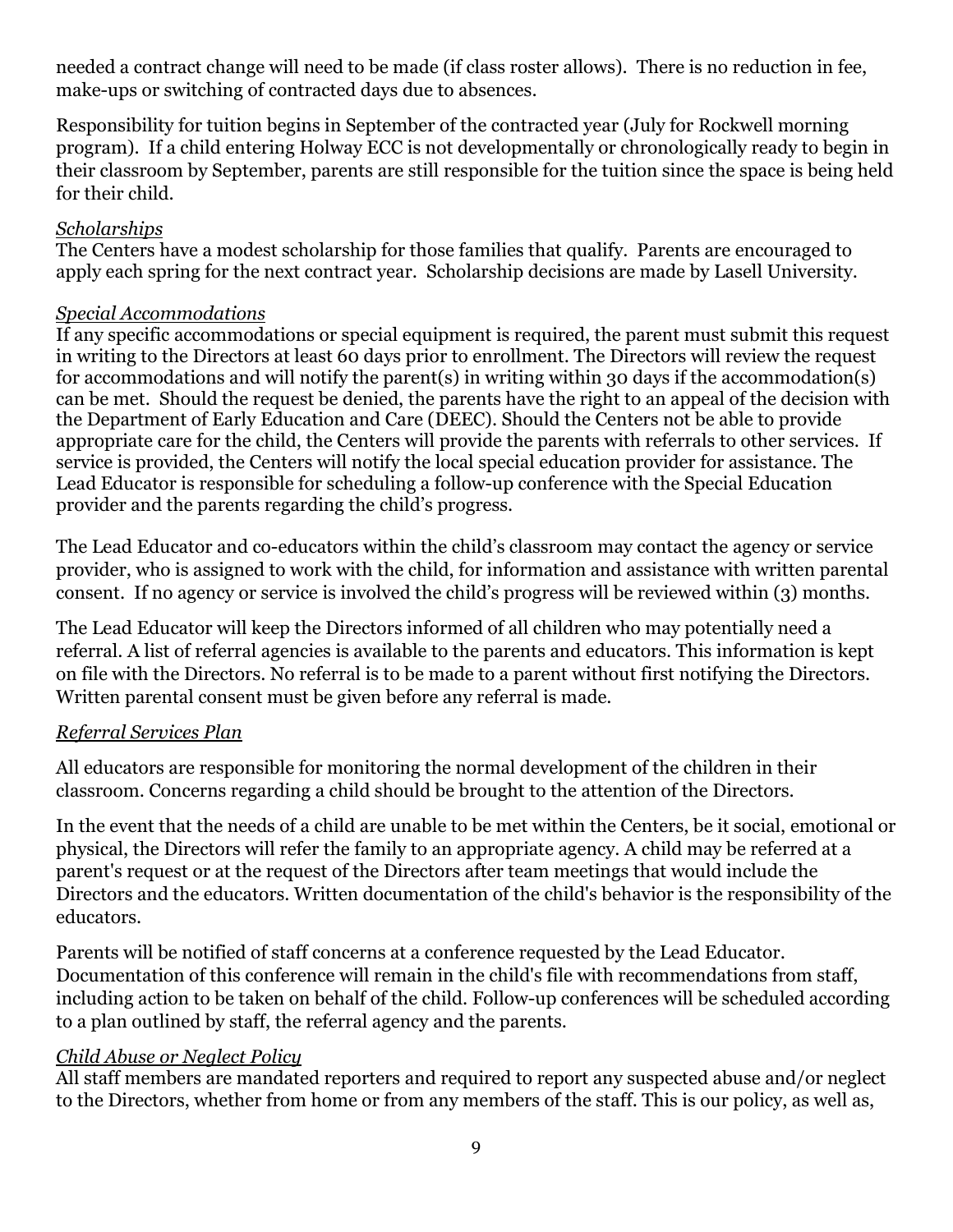Massachusetts State Law. Follow-up will be initiated immediately with the Department of Children and Families (DCF).

## *Transportation*

If you arrange private school transportation for your child, it is the responsibility of the parent and/or the transportation company to accompany the child to and from the classroom. Educators or Lasell students are not responsible for installing car seats or leaving the classroom during working hours to escort a child to or from the transportation vehicle. Children who are transported by Newton Public Schools must establish a transportation plan with the Directors prior to the start of the program. All appropriate transportation waivers must be signed by both parents before transportation can take place.

Lasell University employees (which include Lasell students who work on campus), may not transport any child(ren) who are currently enrolled at The Centers to and/or from the Lasell University campus specifically The Barn and Rockwell. Additionally, University employees may not remain on the University premises after hours with currently enrolled children of The Barn or Rockwell unless The Centers late fee policy is in effect.

## *Arrival and Departure*

The Barn: open daily from 7:30am-6pm. All children must arrive no later than 9:30am to begin their day.

Rockwell: offers a three- and four-hour preschool program for children ages two years nine months to five-years-old. Our hours are 9am to 12pm for our Younger and Older Preschool, and 9am to 1pm for our Transitional Kindergarten. Flexible hours are offered as extended days starting with early drop-off at 8am and extended afternoons until 6pm. A full-day, full year program is also available.

If your child will not be in on his/her scheduled day, please contact one of your classroom educators to notify them of the absence, this can be done via email, phone call or Tadpoles. If your child will be late due to a medical appointment please let his/her educators know ahead of time. If children are being dropped off after 9:30am (due to medical appointment), parents must call the educator to arrange an appropriate drop-off time. The Centers will make late drop-off exceptions when possible; however, all children must arrive no later than 12pm. Please refrain from scheduling mid-day medical appointments as The Centers do not permit children to be dropped off and picked numerous times during the course of a school day.

When picking up your child, please remember to check in with one of the classroom educators to let them know you are leaving so that they can sign your child out for the day. This is the time when the educators have the opportunity to relay any important information about your child's day. Please remember that for safety reasons, we do not allow children to leave their classroom with older siblings and roam freely through The Center while you are packing up items for the day. Also, when coming in or leaving the playground please be sure to close the gates tightly behind you. Children of any age should not be opening or closing gates or doors. Please allow yourself enough time to gather items and speak with all educators before The Center closes. We strongly suggest that you arrive no later than 5:45pm in order to do so. All parents and children must depart by 6pm.

The classroom educators are not able to arrange pick-ups with other parents for you. If you know you are going to be late it is your responsibility to call the other parent (this parent must be listed on your child's release form) and arrange for them to pick up your child. Once you have done that, you will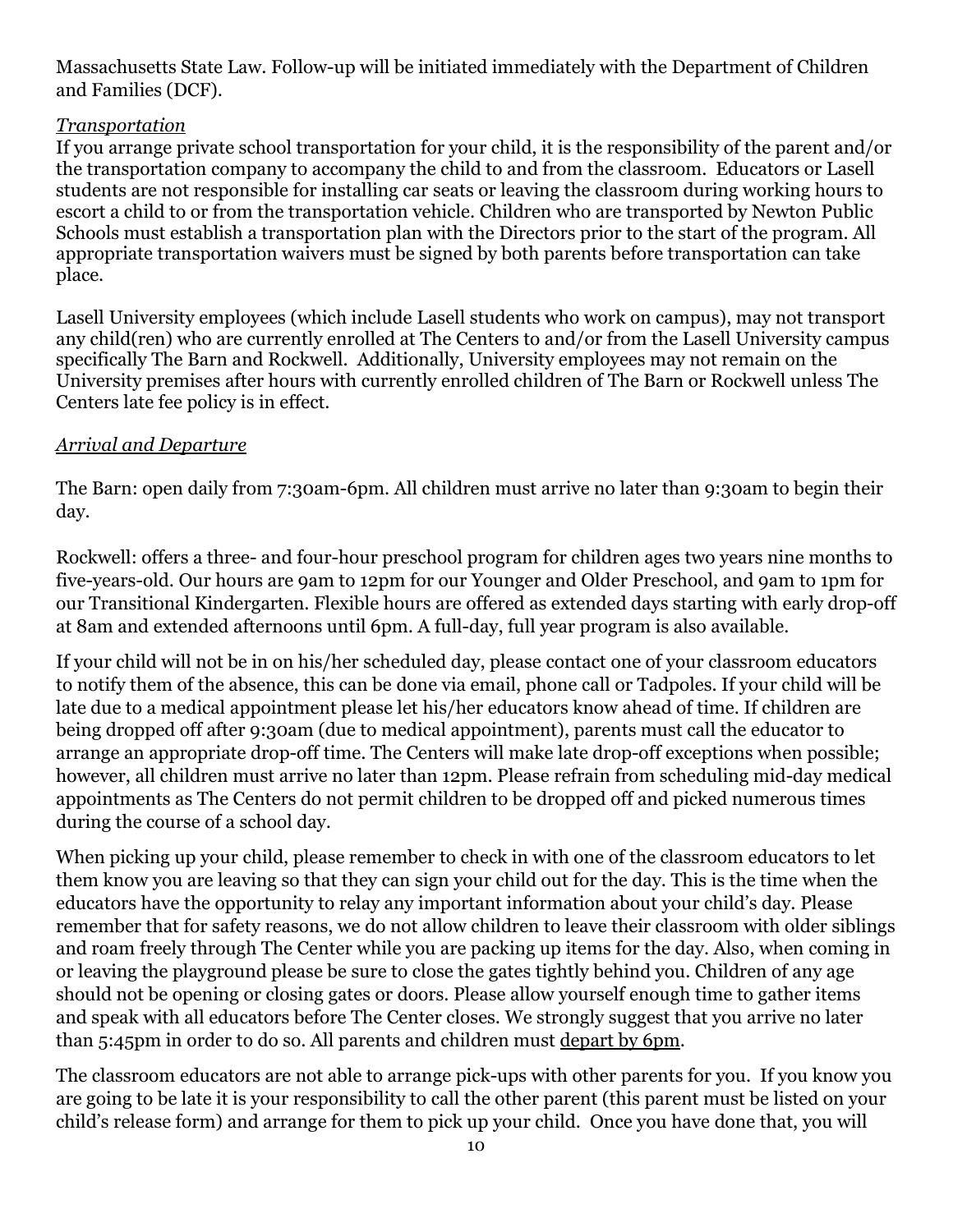need to call your child's educator and notify them that another parent will be picking your child. We ask that you notify your child's educator of this arrangement at least one-half hour before your usual pick-up time.

## **There is a late fee** (to be paid to Lasell University):

We understand that some things are out of your control so each family will receive one, five-minute grace period each contract year. However, after five-minutes you will be charged the regular late fee.

- \$ 30.00 per child if you arrive after your scheduled pick-up time.
- After fifteen minutes, the fine will be \$10.00 for every 5-minute increment (rounding up to the next highest 5-minute increment).

If parents arrive late more than three times in one contract year, the fine will be doubled starting on the fourth occurrence. Fines are instituted to discourage late pick-ups, which are a hardship for both children and staff.

Failure to pay late fees or repeated late pick-ups may result in termination from Holway ECC.

## *Authorization to Pick Up a Child*

No child will be released to any person not authorized by his /her parent to pick up the child. We **must** have written authorization by the parent in the case of any changes.

The classroom educators are not able to arrange pickups with other parents for you. If you know you are going to be late it is your responsibility to call the other parent (this parent must be listed on your child's release form) and arrange for them to pick-up your child. Once you have done that then you will need to call your child's educator and notify them that another parent will be picking your child. We ask that you notify your child's educator of this arrangement at least one-half hour before your usual pickup time.

# *Babysitting*

It is not the purpose of The Holway Early Childhood Centers to provide childcare for its families in any location other than at The Barn or Rockwell during regular operating hours. Any arrangement for childcare which does not take place at Holway ECC is strictly a private arrangement between the parents and the individual educator/Lasell student. No private arrangements may interfere with the operation of Holway ECC or the individual educator's/Lasell student's job performance. Parents, educators and Lasell students must understand that these arrangements are not within an educator's/Lasell student's job description and that they may either accept or decline such requests from parents.

Educators may not provide childcare outside of the center to any family who has a child enrolled in that educator's classroom, this also includes siblings. Any family who elects to arrange childcare with an educator allowed within the policy, must complete the Lasell University Personal Child Care Arrangement Acknowledgment, Waiver and Release. This form can be obtained through Administration.

#### *Important Closures and Dates*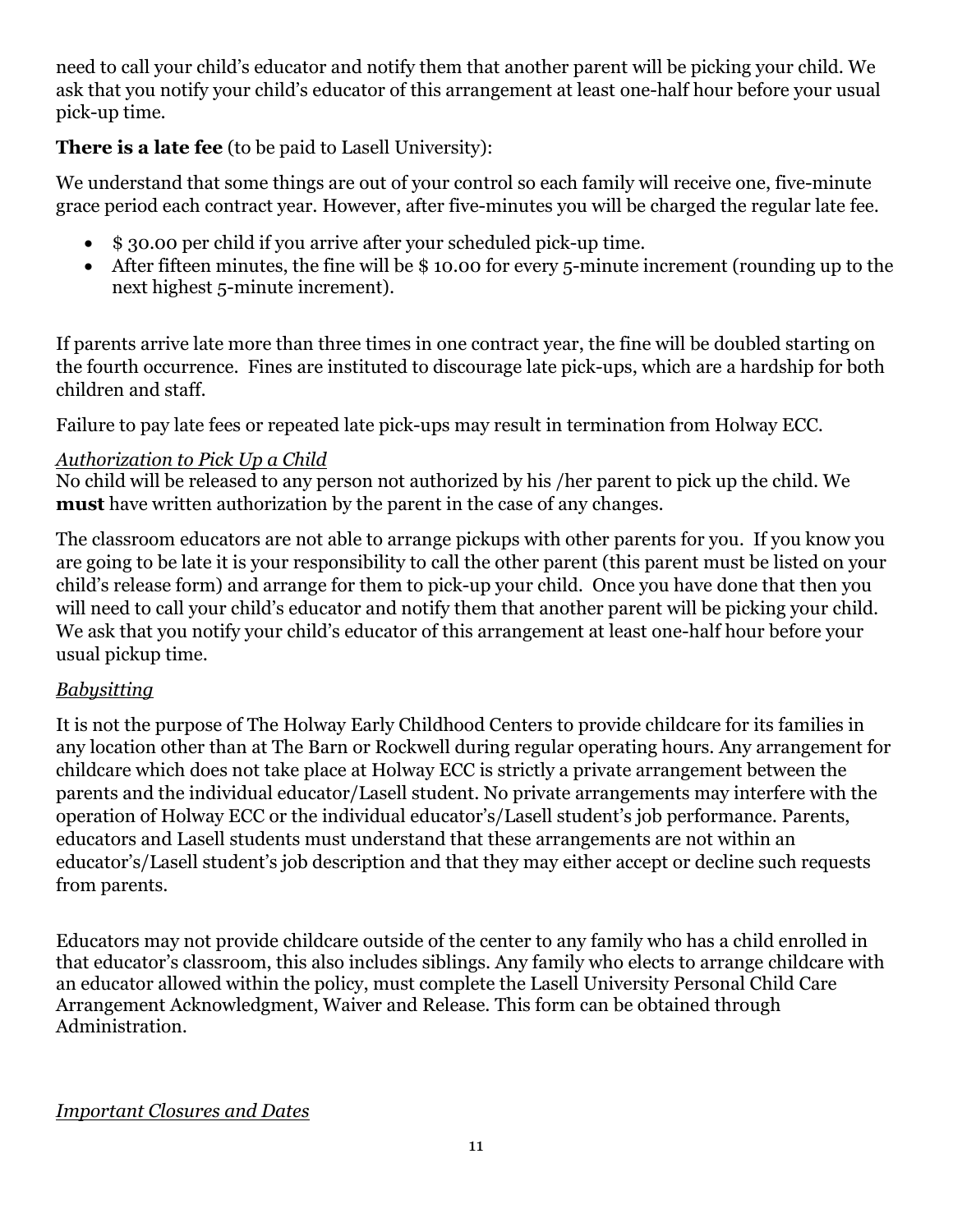| <b>September</b> | $\overline{7}$ | <b>Monday</b>   | <b>Labor Day</b>                             |
|------------------|----------------|-----------------|----------------------------------------------|
| <b>October</b>   | 12             | Monday          | <b>Indigenous Peoples' Day</b>               |
| <b>November</b>  | 11             | Wednesday       | <b>Veterans Day</b>                          |
|                  | 25             | Wednesday       | <b>Thanksgiving (University Closes 12pm)</b> |
|                  | 26             | <b>Thursday</b> | <b>Thanksgiving</b>                          |
|                  | 27             | Friday          | <b>Thanksgiving</b>                          |
| <b>December</b>  | 4              | <b>Friday</b>   | Professional Development Day (PTC*)          |
|                  | 24             | <b>Thursday</b> | <b>Winter Break</b>                          |
|                  | 25             | <b>Friday</b>   | <b>Winter Break</b>                          |
|                  | 28             | <b>Monday</b>   | <b>Winter Break</b>                          |
|                  | 29             | Tuesday         | <b>Winter Break</b>                          |
|                  | 30             | Wednesday       | <b>Winter Break</b>                          |
|                  | 31             | <b>Thursday</b> | <b>Winter Break</b>                          |
| January          | 1              | Friday          | <b>Winter Break</b>                          |
|                  | 18             | <b>Monday</b>   | <b>MLK Day</b>                               |
| <b>February</b>  | 15             | <b>Monday</b>   | <b>President's Day</b>                       |
| <b>March</b>     | 19             | Friday          | <b>Professional Development Day</b>          |
| <b>April</b>     | 19             | Monday          | <b>Patriot's Day</b>                         |
| May              | 28             | <b>Friday</b>   | <b>Memorial Day (University Closes 12pm)</b> |
|                  | 31             | <b>Monday</b>   | <b>Memorial Day</b>                          |
| June             | 11             | Friday          | <b>Rockwell Morning Program Ends</b>         |
|                  | 14             | <b>Monday</b>   | <b>Rockwell Summer Program Begins</b>        |
|                  | 18             | <b>Friday</b>   | Professional Development Day (PTC*)          |
|                  | 30             | Wednesday       | <b>Holway ECC 10 Month Program Ends</b>      |
| July             | 5              | <b>Monday</b>   | <b>Summer Break</b>                          |
|                  | 6              | <b>Tuesday</b>  | <b>Summer Break</b>                          |
| <b>August</b>    | 30             | <b>Monday</b>   | <b>Work Week</b>                             |
|                  | 31             | Tuesday         | <b>Work Week</b>                             |
| <b>September</b> | 1              | Wednesday       | <b>Work Week</b>                             |
|                  |                | <b>Thursday</b> | <b>Work Week</b>                             |
|                  | $\frac{2}{3}$  | <b>Friday</b>   | <b>Work Week</b>                             |
|                  |                | <b>Monday</b>   | <b>Labor Day</b>                             |

#### **Holway ECC Calendar for the 2020-2021 School Year:**

#### *Summer Break*

Holway ECC closes for a short summer break during the week of Independence Day. The closure days are determined each year before contracts are signed. This determination is made based on where the holiday falls within the week for the upcoming school year. Please refer to Holway ECC Calendar above for dates.

\*Rockwell is a 10-month program. We do however offer a summer program for July and August.

#### *Snow Days*

The Centers close whenever Lasell University closes due to inclement weather. Delayed openings will also follow Lasell University's schedule. The Centers may also close early due to weather emergencies at the discretion of the University and executive director.

#### *Suspension*

The Holway Early Childhood Centers reserve the right to suspend children who: require services or care beyond that which The Center is capable of giving, whose parents fail to make appropriate tuition payments, whose parents fail to provide proper documentation to Holway ECC, whose parents fail to follow Holway ECC policies and procedures after being reminded of such, children who pose harm to other children and staff.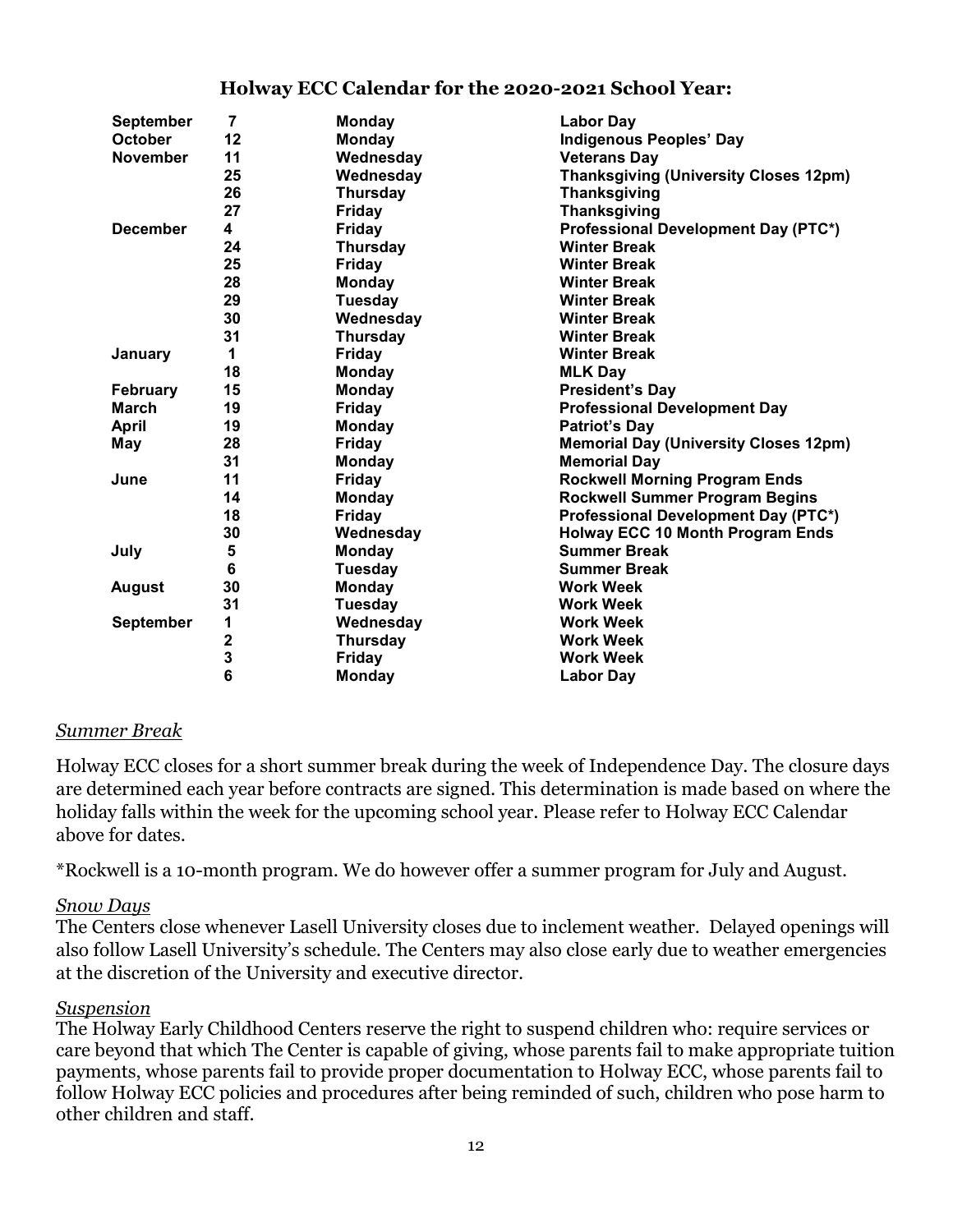When suspension is initiated by The Holway Early Childhood Centers, The Barn or Rockwell will give parents appropriate written notice as to actions being taken by The Center prior to suspension, including but not limited to written documentation of reasons for suspension. The Center will assist in preparing the child for suspension in a manner consistent with their ability to understand.

### *Termination*

If it is necessary for a child to be terminated from The Holway Early Childhood Centers for valid reasons, the staff will do everything possible to help the child with this transition. The Centers reserve the right to terminate children who: require services or care beyond that which The Center is capable of giving, whose parents fail to make appropriate tuition payments, whose parents fail to provide proper documentation to the, whose parents fail to follow Center policies and procedures after being reminded of such, children who pose a harm to other children and staff, or children whose age exceeds that which The Centers are licensed to serve.

When termination is initiated by, the Holway Early Childhood Centers, The Barn or Rockwell will give parents appropriate written notice as to actions being taken by The Center prior to suspension, including but not limited to written documentation of reasons for suspension. The Center will assist in preparing the child for suspension in a manner consistent with their ability to understand.

## *Confidentiality of Records*

All children's records are carefully protected. No information will be released from our files without written parental consent. At the same time, a child's records are always available to parents.

### *Curriculum*

Weekly lesson plans are posted in each classroom. Parents are encouraged to check these lesson plans and address any concerns or issues with their child's educators. A weekly schedule is posted in each classroom for parents use. It is expected that each child will participate in the daily schedule as posted, this includes going outside.

#### *Communications*

Tadpoles is the main source of communication between parents and classroom educators. We ask that parents complete their child's profile each morning prior to drop off. This provides the educators with important information such as their temperament, pick-up time and if there is anything important the educators need to know.

Through the use of Tadpoles, you will also be able to see pictures and activities that took place during the day as well as sleeping and eating habits. The classroom calendar and newsletters are uploaded each month, allowing parents to have access to this information from the memories tab in the application.

Please take the time to read about your child's day. This way any questions or concerns can be addressed right away. Lastly, important notices and information will be distributed in your parent's and/or child's mailbox. Please remember your child's mailbox should be checked on a daily basis.

The educators are happy and willing to talk with parents at any time and conferences can be scheduled on an as-needed basis. It is important that we know your concerns and observations about your child and we encourage you to talk frequently with your child's educators. It is the policy of The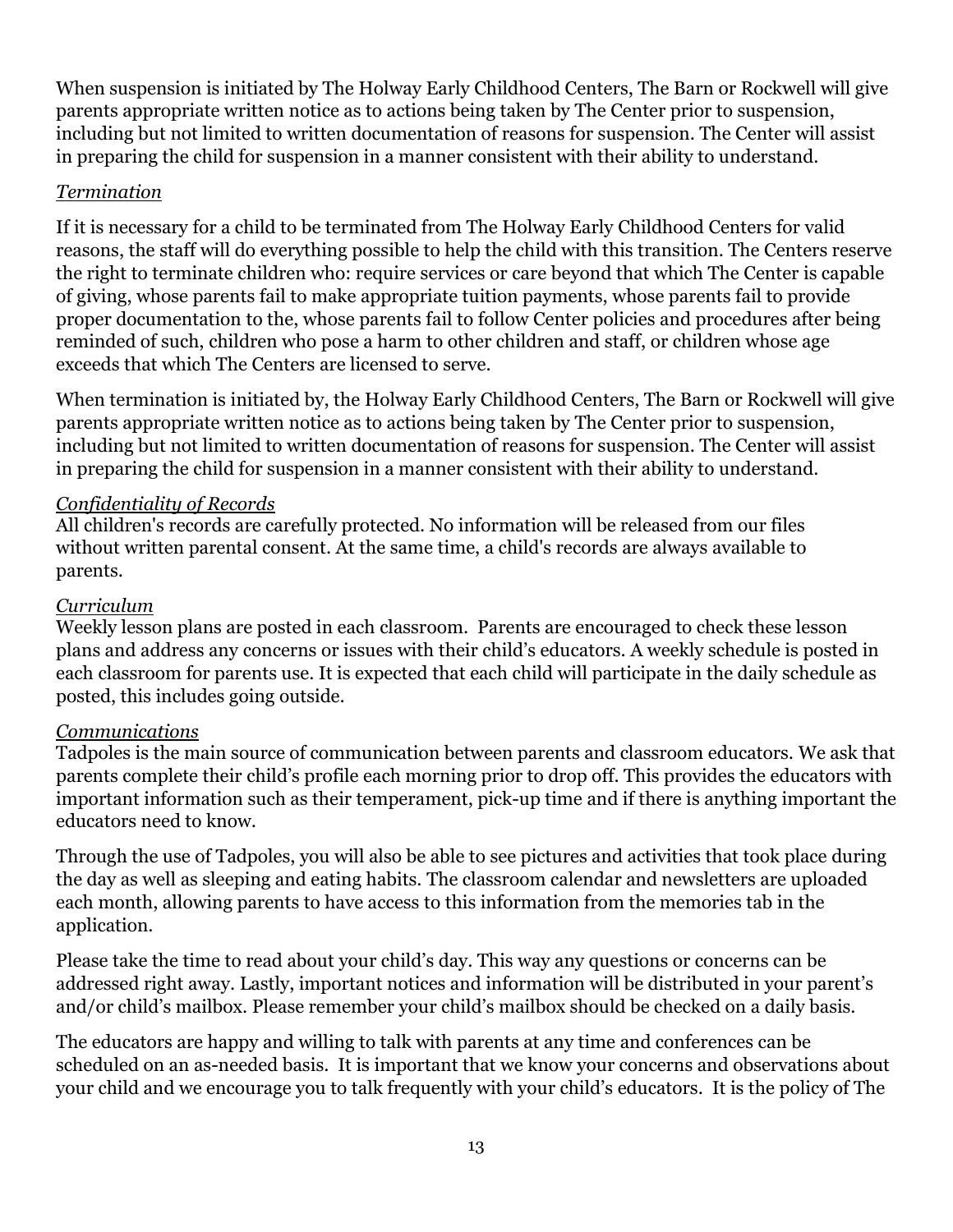Centers to bring any issues to the classroom educators first. If you are not able to come to an agreeable resolution with your classroom educators then you should consult with the Directors.

In addition to daily communications and assessments, the classrooms provide a monthly newsletter featuring the activities for the month, as well as, Holway ECC information and intermittent articles pertaining to the development and care of children.

### *Assessment of Child Progress*

### Bi-annual assessments:

The classroom educators will continuously gather assessment information on each child upon their enrollment at The Holway Early Childhood Centers. This information includes learning and interest in each of the Eight Multiple Intelligences, social skills and development, emotional development and skills, cultural information and development, physical-large and small motor development, learning styles, and physical health. This information is used in various ways: i.e., modify the classroom environment or schedule, adjust teaching style, to teach others, extend learning, identify areas of strength or weakness, to set goals for children, educators, parents, classroom, and the University. All children receive scheduled assessments at regular intervals. Infants and children with special needs receive a written assessment every (3) month, which must be signed and returned to the educators. Toddlers and preschoolers receive assessments every December and June (six months). Parent conferences are scheduled at assessment time to communicate verbally with parents regarding their child's growth and development.

## Ages and Stages Questionnaire:

As you know, the first 5 years of life are very important to your child(ren) because this time sets the stage for success in school and later life. During infancy and early childhood, many experiences should be gained and many skills learned. You share these milestones with your child's educators during informal conferences (drop-off and pick-up times) and formal Parent/Educator conferences which are conducted semi-annually.

Since it is so important to ensure that each child's development is proceeding in a healthy, progressive way, we implemented a more collaborative way to gather information from parents. This process is call "ASQ"- Ages and Stages Questionnaires. By utilizing these questionnaires, we can strengthen our partnership in tracking and supporting your child's overall growth and development. The ASQ will be provided to you via Tadpoles at specific time intervals and frequency that best capture developmental milestones. Please complete the ASQ and return the questionnaire to your child's educator in a timely manner.

## *Enrichment*

Throughout the year, The Centers will provide special workshops, activities, and events for the children and/or parents. Notices will be posted via email, on the parent board in your child's classroom or distributed in your mailbox. All parents are encouraged to attend whenever possible.

Some enrichment activities carry and additional charge for parents (i.e. gymnastic, soccer, music class and field trips). Families who are unable to afford these activities due to financial hardship should speak with administration.

## *Nut Policy*

The Holway Early Childhood Centers are Tree Nut and Peanut Free facilities. We do not permit any lunch items or special snack items that contain or may nuts (this includes disclaimers stating "processed/made in a facility with nuts") into either center. We are also diligent in being sure that any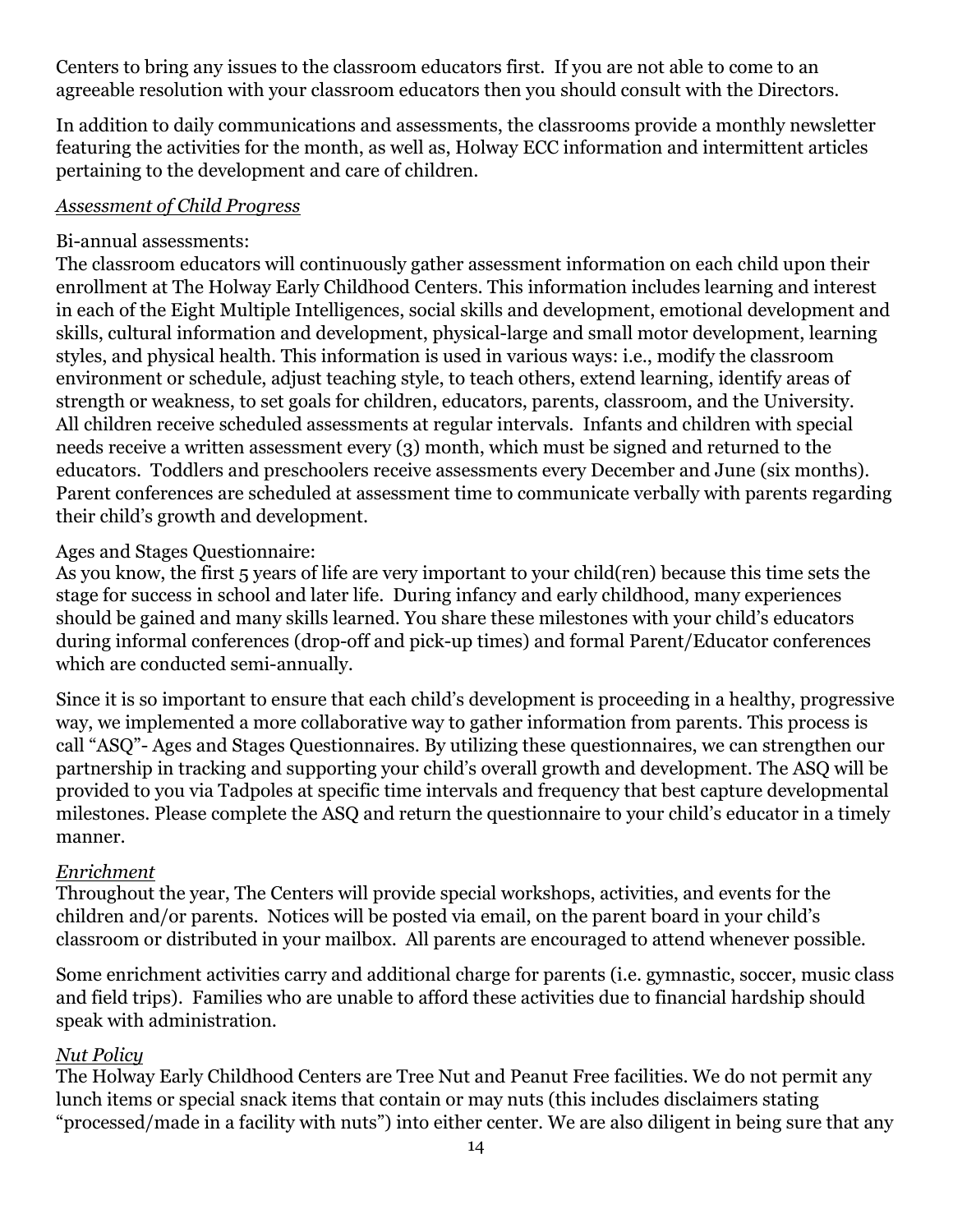snack items we provide have not been produced in a factory that produces other items containing nuts. Holway ECC adheres to the guidelines put in place by Food Allergy Research and Education (FARE). Please view the links below for foods no allowed to be in our schools.

Peanuts: <https://www.foodallergy.org/living-food-allergies/food-allergy-essentials/common-allergens/peanut>

Tree Nuts: <https://www.foodallergy.org/living-food-allergies/food-allergy-essentials/common-allergens/tree-nut>

### *Lunch*

Healthy, nutritious lunches are always encouraged. The Centers provide morning and afternoon snacks, and parents send lunch each day for their child.

Healthy Lunch suggestions:

- sandwiches: cream cheese and jelly, ham, bologna, turkey, tuna fish. etc.
- soup (kept in thermos)
- hard boiled eggs
- cottage cheese, cheese slices, cheese cubes, cheese sticks
- bagels and cream cheese
- lunchmeat or cheese rollups
- leftovers (pizza, casseroles, spaghetti, chicken, etc.)
- yogurt, pudding, apple sauce
- cut-up vegetables (for older children)
- Left-over cooked

vegetables, w/salad dressing

- pasta, crackers, pita bread, English muffins, bread sticks
- fresh fruit, humus, fruit cocktail
- raisins, berries

Holway ECC will not serve children candy, peanuts, tree nuts, popcorn (toddlers only), gum, soda or sugary fruit like drinks even if sent from home. If you decide to send in a special treat please send enough to share with the whole classroom. Please try to keep sugary treats to a minimum. Please keep in mind that Holway ECC is tree-nut and peanut free, as well as, some children have additional food allergies.

# **\*PLEASE REMEMBER TO LABEL ALL LUNCH CONTAINERS!**

## *Infant Nutrition*

Young infants will be fed according to their own schedule. As they grow and start eating solids foods, their eating needs will change and the eating times will be adjusted toward the group schedule. During lunch, infants not yet eating table food will be served cereals and jarred foods.

Breastfeeding mothers are welcome to do so at Holway ECC. The Centers supports breast-feeding mothers by making a comfortable, quiet corner for them to be with their babies while feeding and to help minimize interruptions.

As your infant grows and becomes more skillful at eating, they will be using their fingers for eating "finger-foods" and working on using infant utensils. As infants gradually start to eat cereals, jarred foods, and table foods, parents will inform the educators in the classroom as to what their child can eat. It is recommended that infants try new foods at home first, then parents can add the new food to the classroom snack list.

If your infant (eating table food) or toddler should have any food allergies or food intolerance, please notify your child's educators immediately and a Food Allergy Action Plan must be given to Holway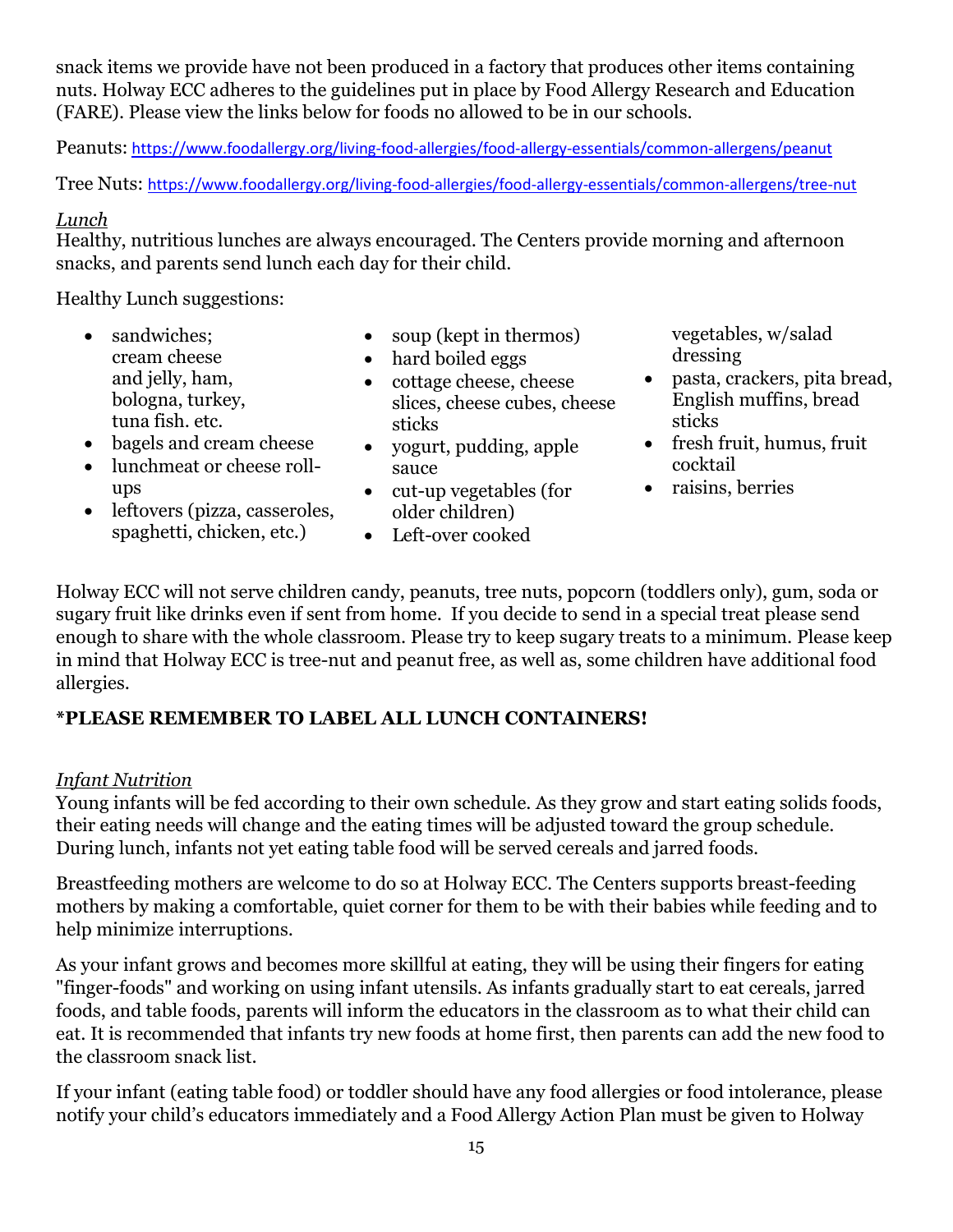ECC stating exactly what foods cannot be given to your child. *If a doctor's note is not provided we will provide the child with all the food we are serving.* When a child has an allergy or an intolerance it is the parent's responsibility to provide an appropriate food substitute.

# *Bottles*

All babies will be held for bottle-feeding until the child is willing and able to hold their own bottle. Bottles will never be propped. The feeding schedule will be individualized for each infant and flexible enough to accommodate the child's daily needs. Infants will be fed when hungry, not when the clock or schedule dictates. Parents of bottle-fed babies will need to provide Holway ECC with prepared labeled bottles with nipples, and lids each day.

If you are breastfeeding your child, all breast milk must be dated and have your child's name on it. Fresh breast milk can be stored for 24 hours in the refrigerator or up to 3 months in the freezer. Milk that exceeds this time frame will be discarded. Contents remaining in any bottle must be discarded within one hour.

Only breast milk, formula, or water will be served in your child's bottle. No bottles will be served with cereal or any other food product in them (without a doctor's written consent). Juice (if provided by you) can only be served from a sippy cup. Bottles are not heated in the microwave, as this will produce "hot spots" in the formula or breast milk, and are warmed by running warm water. If your child is breast fed and a parent forgets to bring in breast milk or the frozen supply is depleted, the parent will be called immediately.

## *Tooth Brushing*

The Massachusetts DEEC requires that Educators must assist children in brushing their teeth whenever they are in care for more than four hours or whenever they consume a meal while in care. Children must use individual, labeled toothbrushes which must be stored in a safe and sanitary manner, open to the air without touching each other. All children (once the first tooth pops-up) will brush their teeth after lunch time. This regulation is optional; please speak with your child's Lead Educator if you do not wish for your child to participate.

# *What to Wear to School*

- Think of your child's comfort, and provide simple clothing free of complicated fastenings
- Consider your child's physical ability to dress and undress when choosing an outfit for them to wear
- Think of the messy art activities, and provide clothing that is washable.
- Think of our playground, and provide clothing that is sturdy, and shoes that are not slippery
- Think of the changing New England weather, and that we do go outside every day, and provide extra sweaters or jackets, boots, mittens, etc.
- Think of all the clothing in our school cubbies, and provide **labels** in boots, mittens, etc.
- Think of our water play, puddles, or toileting accidents, and leave a complete set of extra clothing at school for your child (in a shoebox labeled with his/her name) socks, underpants, jerseys and long pants

## •

## *Smocks*

It is not necessary to bring a painting smock to school, as we have many smocks available for children to use.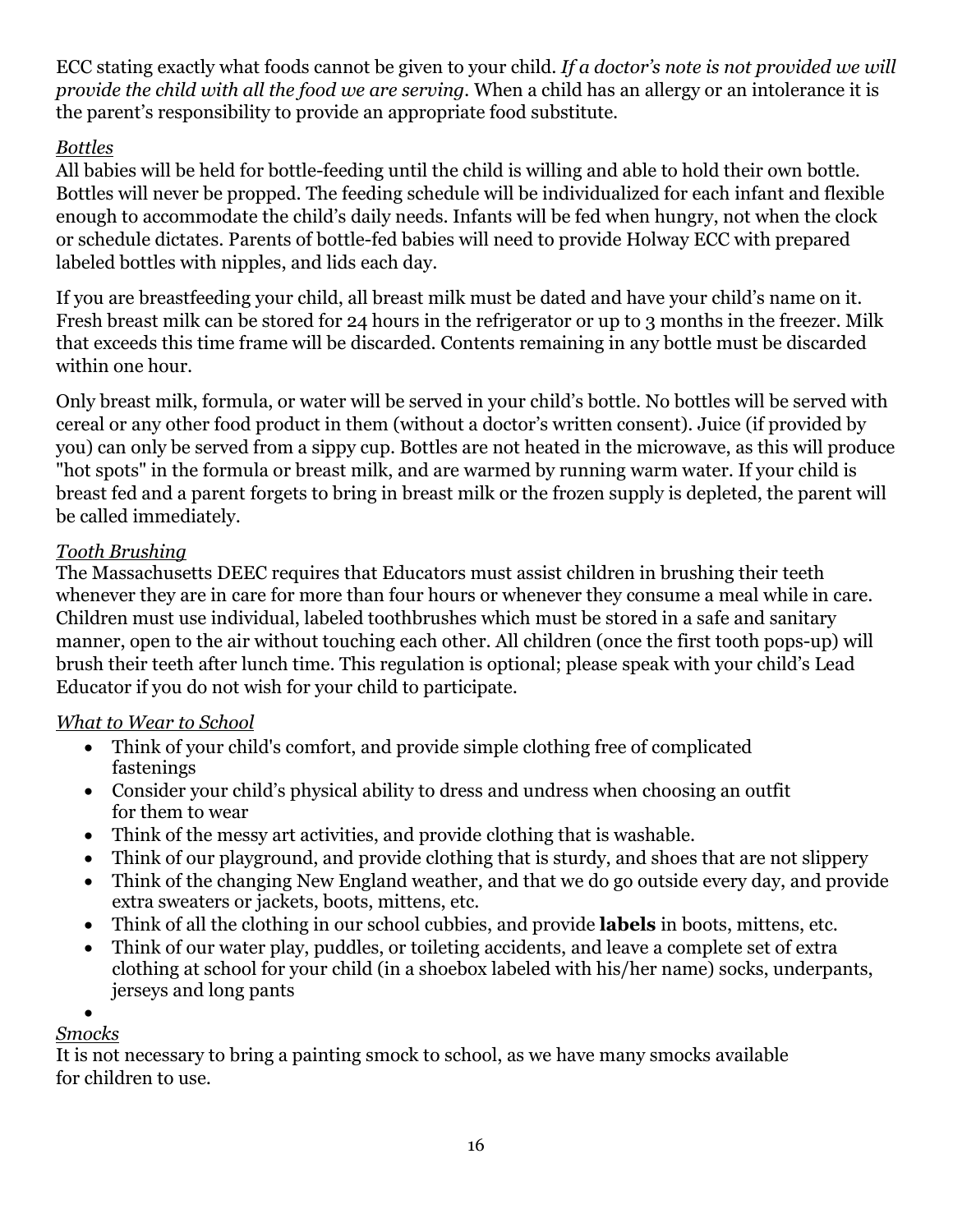## *Articles to Bring*

The following articles are the responsibility of the parent to provide for their child:

- Breast milk/formula for infants
- Prepared bottles, capped and labeled with child's name for infants
- Cow's milk/Soy milk for toddlers (if used)
- Lunch (preschoolers should bring a drink as water is provided at snack)
- Complete set of clothes, labeled with child's name (pants, shirt, underwear, socks, sweater/sweatshirt, mittens, hat boots, shoes…)
- Diapers, wipes (if appropriate) and creams or ointments you use in this process
- Articles for sleeping for toddlers and preschoolers such as a sheet, a blanket and a pillow, etc. (The Centers provide a nap bag, which is sent home weekly for parents to launder their child's nap items.)

#### *Children are provided with cubbies to store their possessions. Parents need to check their child's cubby daily for items. The educators try their best to keep each child's possessions in their cubby. It is important that you label everything.*

## *Toilet Training Policy*

Holway ECC strongly encourages all children in the Preschool rooms to be fully toilet trained by the time of entrance unless there is a medical reason. We do understand that some children take a little longer than others to get the hang of it and we will work with them and support the occasional accident. However, we expect new families to have worked on the toilet training process before the first day of school.

Toilet training is a very important part of our Older Toddler program. Time is allowed for this learning experience, and we have ample educator coverage and the proper equipment to guarantee that each child gets full attention and help in this very important stage of his/her development.

#### *Field Trips*

Parents must sign a permission slip for field trips before children can attend. These permission slips will be kept on file in the office. For any trips requiring transportation, parents are always notified in advance.

As part of our daily program, children use the Lasell Library, Athletic Center and other Campus Buildings and property. We also take walking trips to local businesses and other areas of interest. During the summer months, if enrollment is low, some field trips are taken on the train.

#### *Parent Input*

The Holway Early Childhood Centers have an open-door policy. Parents are always encouraged to spend time in the classrooms, keep in close communication with our staff and to provide any helpful suggestions or critical feedback to improve our Program.

#### *Fundraising*

We ask our parents to help in supporting fundraising projects each year. All fundraisers assist in the development of extra enrichment programs, such as, animal exhibits, theatre experiences, our scholarship program and special classroom purchases.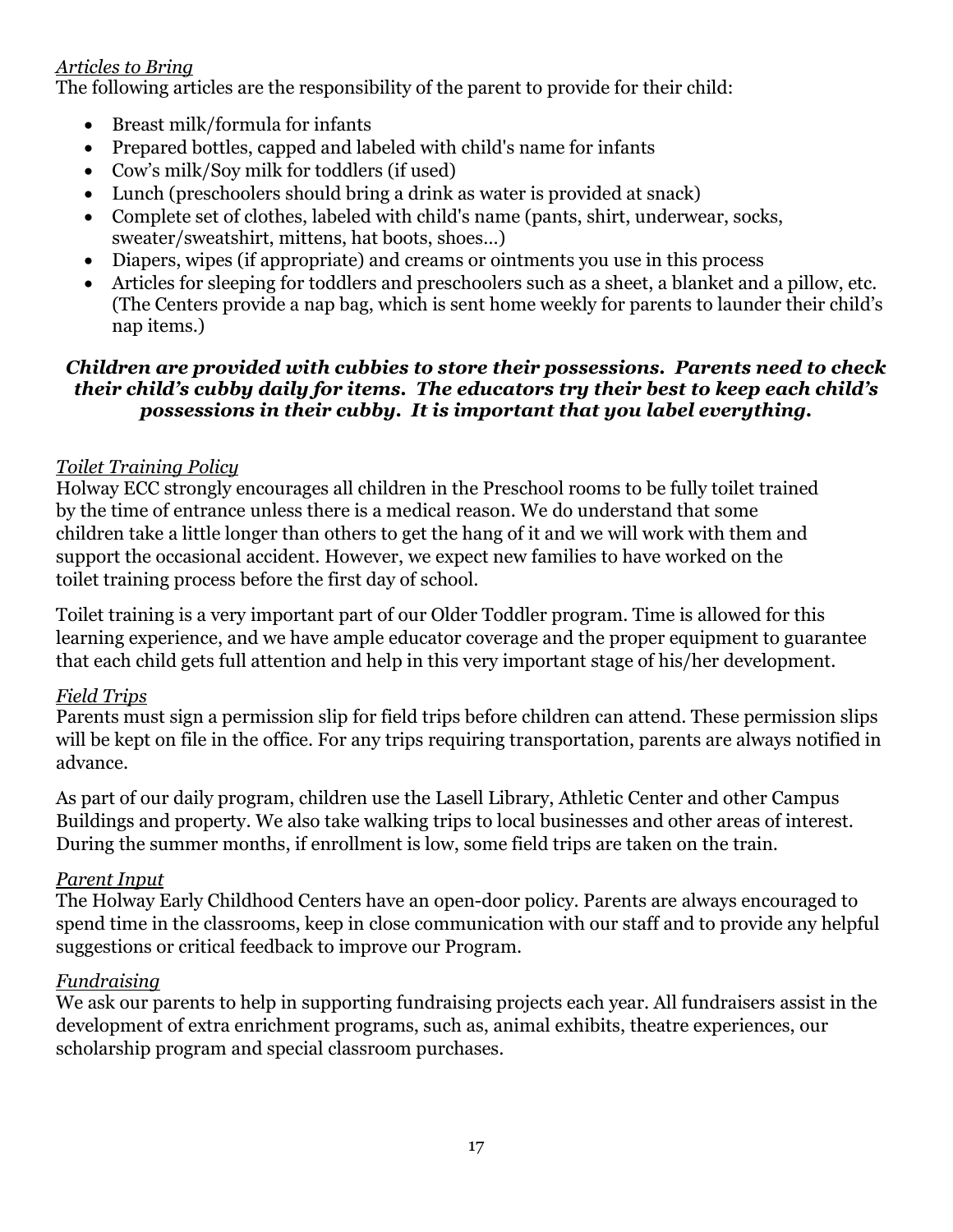Participation in our fundraising events is not mandatory, but it is our hope that parents will be both understanding of our goals and enthusiastic about joining in the activities that will allow us to reach our goals.

### *Behavior Management Policy*

Our program is designed with the hope of instilling inner guidance in each child by creating a warm, nurturing atmosphere in which children can grow to be self-sufficient. We strive to help the children express their anger verbally rather than physically. Our goal is to help them behave in acceptable ways by preventing disciplinary situations when possible and by increasing a child's feeling of self-worth.

We strive to prevent disciplinary situations whenever possible. Listed below are the guidelines that The Centers follow:

- Verbally reward behavior that is acceptable
- Analyze the situation, if the undesirable behavior persists try to redirect the behavior
- Emphasize the positive rather than the negative
- Give choices whenever possible
- Prepare children ahead of time when transitions are necessary
- Avoid unnecessary situations that reduce children's feelings of satisfaction
- Have specific classroom rules and be sure all children are aware of them.
- Plan ahead and anticipate situations
- Keep children engaged to avoid situations that lead to misbehavior

When disciplinary measures are necessary, we take the following steps:

- Discuss the behavior and then redirect the child to another activity
- Calmly and confidently remove the child if the behavior persists
- Wait for the children to decide they are able to return to the activity
- Support the child's return to the activity to encourage success

We are committed to providing a warm and respectful learning environment where we nourish emotional growth. We acknowledge that any redirecting of a child must be carried through clearly and with respect.

As stated by the Department of Early Education and Care, we understand that physical punishment or isolation of a child is not acceptable treatment. It is also understood that no child shall be punished or in any way humiliated for soiling or wetting his or her clothing and that the denial of food or water is in no way acceptable. Additionally, no child will be forced to eat or use the toilet.

## *Biting*

Biting is a natural, developmental behavior in which many young children engage, especially during their first and second years of life. We recognize that biting is a distressing activity for parents, educators, and the child who has been bitten. Although biting is a distressing behavior and all involved would like to see it end quickly, unfortunately there is no "quick fix". However, biting does require immediate action by educators to comfort the child who has been bitten, express disapproval to the biter, and to find the cause of the biting. Children bite for a variety of reasons, so it's important for adults to get to the root of the action. Frequently, the reasons for biting are not related to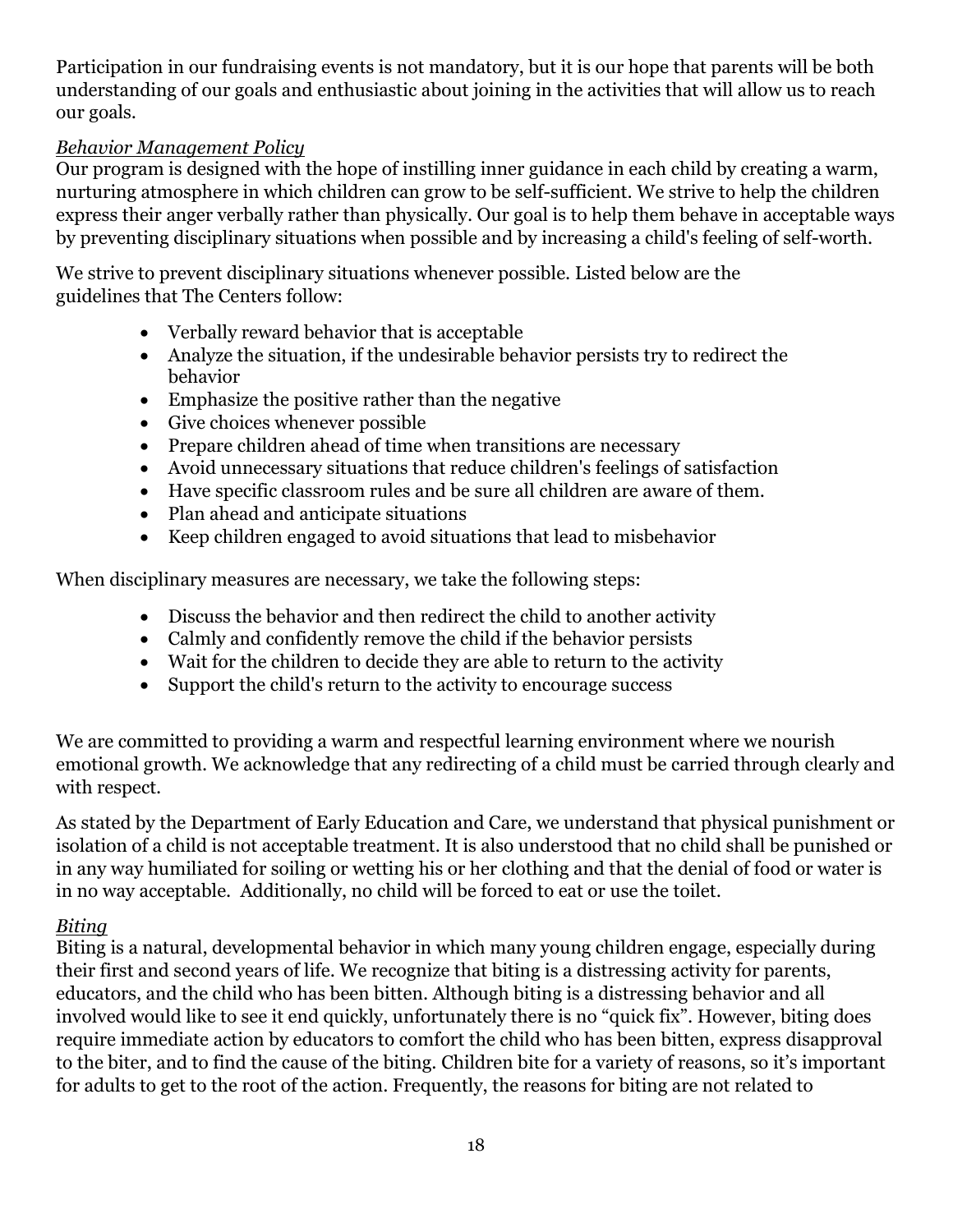behavioral problems, and the biting does not make the biter a "bad child". Since biting is developmentally related, it is more common for toddlers to bite than for preschool age children.

# *How staff respond:*

Staff members respond to biting as they would other aggressive behavior by:

- calmly, yet firmly telling the biter that biting hurts and is not allowed
- by comforting the victim immediately and providing first aid if needed
- wash the bite with soap and water
- apply ice to reduce swelling
- by documenting the biting in an incident report

When a particular child bites on a regular basis, the educators attempt to find the cause of the biting and act to prevent future incidents.

# *The staff look at:*

- the causing factors such as time of day, area of the classroom, the activity, other children involved, etc.
- changes in the child's life such as health problems, teething, the absence of a family member, the birth of a sibling, transitions, etc.

The staff then develops strategies to help prevent further biting. These might include:

- Ensuring that there are enough materials, including duplicates, for the children to use
- Ensuring that there is enough space in the classroom and that there are quiet times in the schedule
- Shadowing a biter in situations and times when the child has bitten before
- Providing teething toys for children who are getting new teeth
- Showing disapproval of biting
- Working collaboratively with parents to reduce or eliminate biting

# *How Parents Are Informed:*

The parents of a bitten child are notified of the incident the day the incident occurred. Confidentiality prohibits the educators from sharing the name of the biter. The parents of the biter are informed personally and privately the same day.

## *How Biting is Documented:*

All biting incidents are documented by the educator(s) in an incident report which is reviewed and approved by the Directors. A copy of the incident report is given to the parents. The other copy is kept in The Center's incident report file.

## *Birthdays*

We celebrate birthdays at school in the same low-keyed manner we observe all holidays or special events. Taking into consideration the ages of the children involved and their ability to participate comfortably. We ask that you do not bring in outside entertainment, balloons or party favors exceeding plates and napkins. If you wish to celebrate your child's birthday at school, please let his/her educators know. The low-key party will be limited to a store-bought special snack following or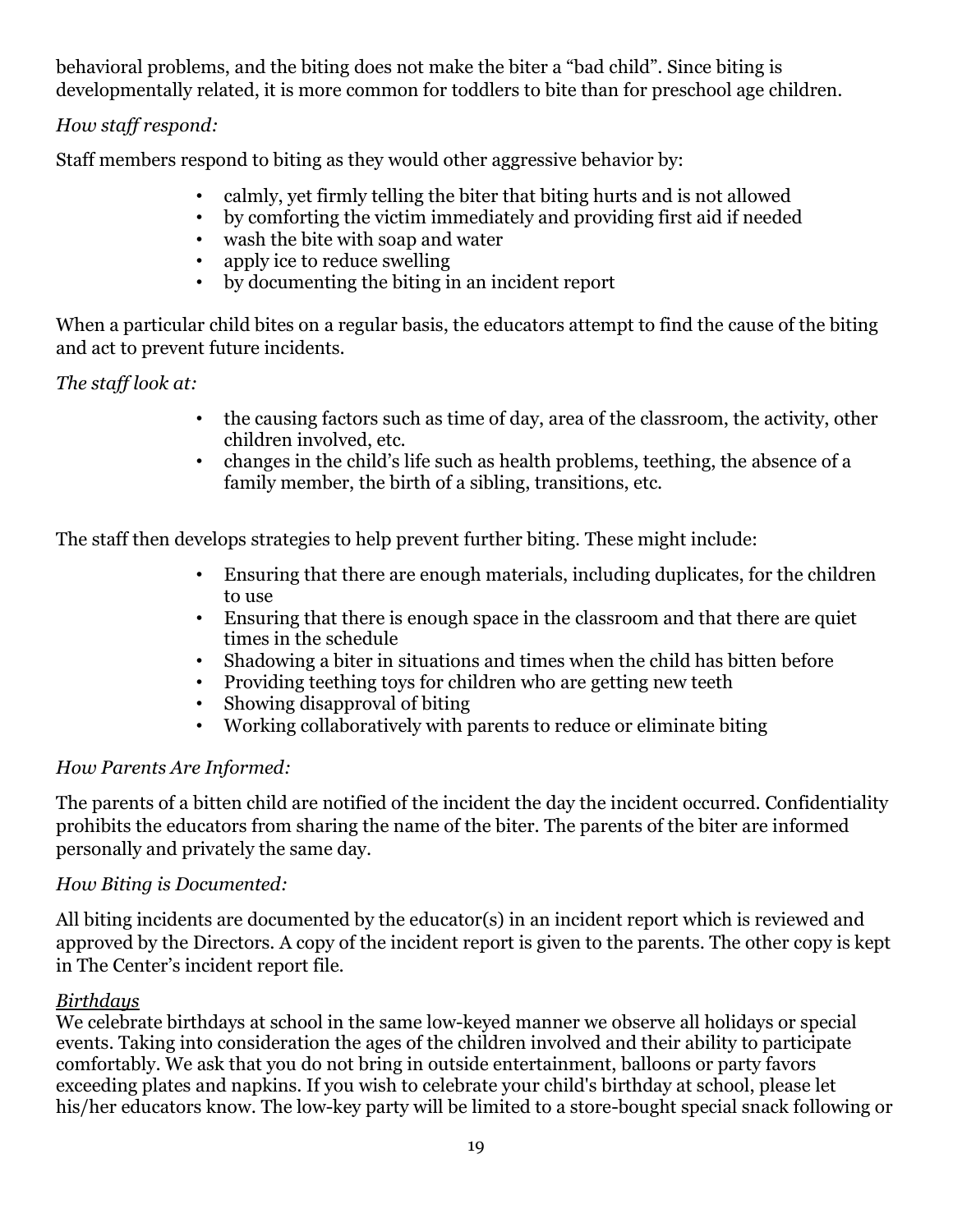Nut Policy (pg. 13) and drinks that parents may bring in. Of course, parents are welcome to come in to celebrate too. We all will sing Happy Birthday if the child is comfortable with this attention. Anything more elaborate must be reserved for your home celebration. Please contact parents directly to invite children to attend home parties. Party invitations should not come to school for distribution unless all children in the class are included.

#### *Holidays*

At the Holway Early Childhood Centers, we are firmly dedicated to a policy of enrichment and growth for all our children. As part of this philosophy, it is our intention to acknowledge all holidays we share, including those special holidays which have meaning within the ethnic or religious backgrounds of our students. In this way, we hope to ensure each child's knowledge of his/her own culture while learning to understand and respect others. As part of this learning experience, we encourage both children, staff, parents and our Lasell student educators to share with us their holiday experiences.

Holway ECC welcomes any parent who wishes to participate in this program. While our educators are informed about cultures other than their own, we are pleased to share our classrooms with those parents for whom the holiday has special meaning. In this way, we can all -- parents; staff, student educators and children -- learn and grow together.

#### *Toys from Home*

Except for toys that are needed at the beginning of the school year to ease a child's transition, we ask that toys be left at home. It is very hard on your child when they bring a toy to school and then cannot find it at school's closing. Also, the question of sharing a special toy can sometimes cause unhappiness. Please consider these possibilities before you let your child leave home with a toy. Toy guns, knives, or weapons of any kind are not allowed at school.

#### *Center Conduct*

We ask that all parents be mindful of their conduct while at either Holway ECC location and at Holway ECC functions. Parents are expected to follow Holway ECC and University policies. Profanity, smoking and alcohol are not acceptable at either center.

#### *Health Requirements*

The State of Massachusetts requires each child enrolled in the Holway Early Childhood Centers to have a current immunization record and physical report on file by their first day of attendance each school year. In addition, a consent form for authorization of medical treatment must be signed and on file with The Center.

#### *Medications*

Educators are only allowed to administer prescribed medication to children if the parent completes a medication form stating the dosage, the time at which the medication is to be given, and what type of medication it is. All prescribed drugs must be stored in the original pharmacy packaging. Medication forms are available upon request. If it is a non-prescription over the counter medication, we need a signed doctor's note stating we can administer this specific drug to the child. Doctor authorization must be renewed annually.

#### *To Our Parents*

You have just completed reviewing the policies, procedures and philosophy of the Holway Early Childhood Centers at Lasell University. Our goal is for you to know, understand and discuss with us our school and program. Please sign and date the next page confirming you have reviewed the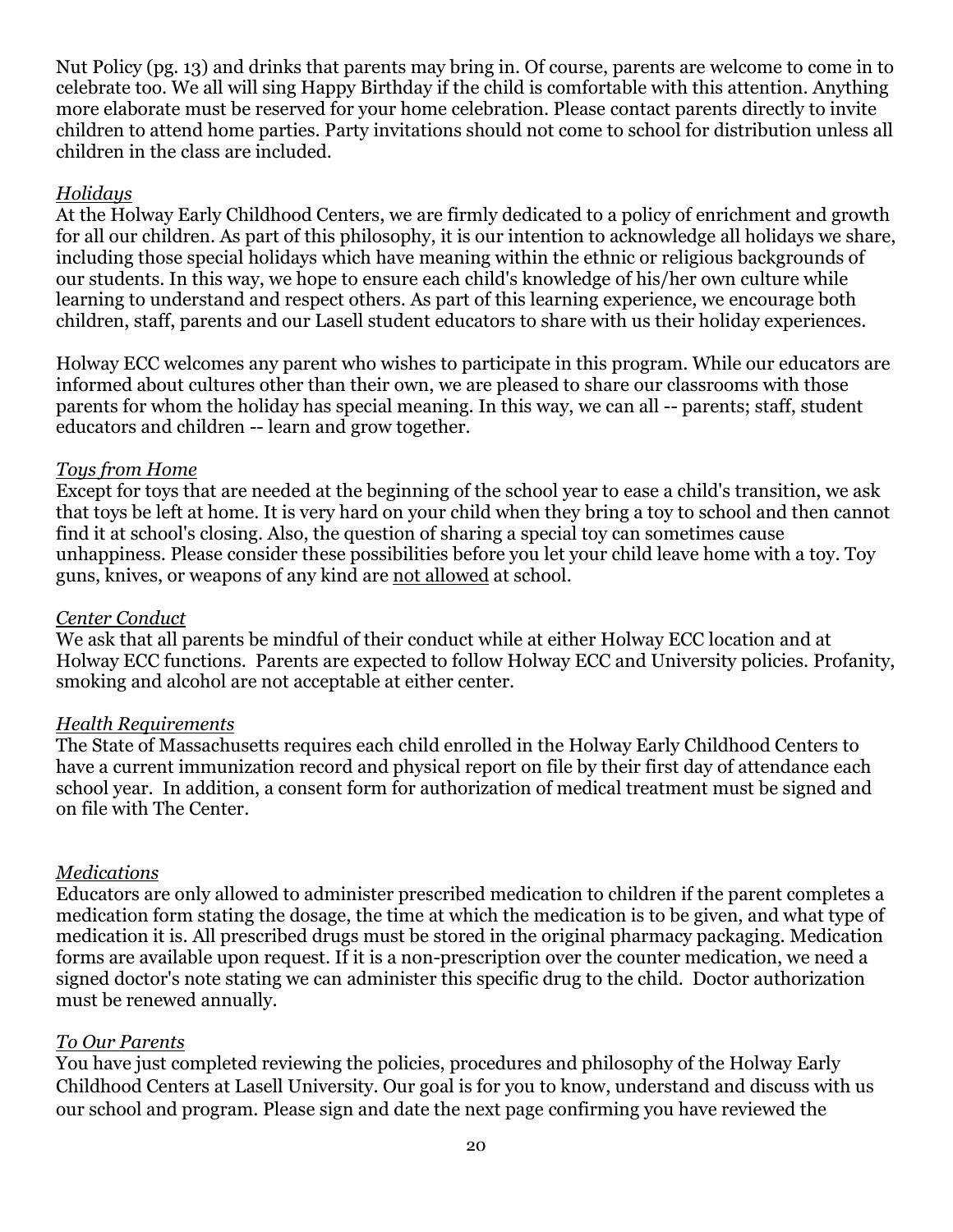handbook. We want you to contribute to our busy, happy, creative classrooms and to see your child at play. It is important for each family to realize the validity of the play and the importance of what your child is learning. We thank you for allowing us to join with you in providing care, love, nurture and education for your developing child. We look forward sharing the year ahead with your family.



I have read, understand, and agree to all the policies and procedures in the Holway Early Childhood Centers 2020-2021 Parent Handbook, and I will comply accordingly.

Child's Name: